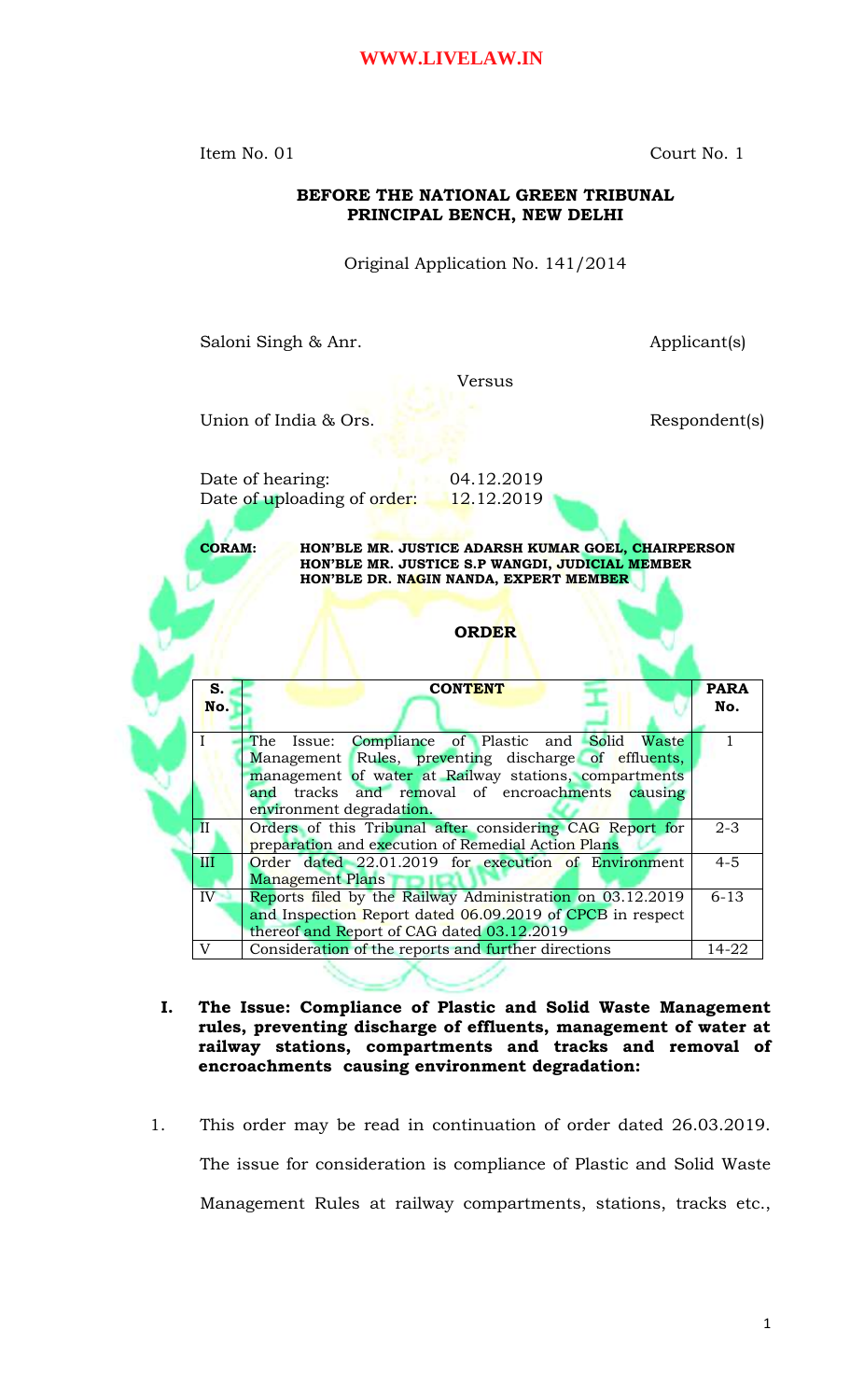removal of encroachments from the railway properties, preventing of unlawful discharge of effluents and judicious management of water, including its recycling and re-use by the Railways.

### **II. Orders of this Tribunal after considering CAG Report for preparation and execution of Remedial Action Plans:**

- 2. The matter has been considered from time to time by various orders of this Tribunal in the last five years. Vide order dated 01.10.2018, the matter was considered in light of the report of the Comptroller and Auditor General (CAG) titled "Environment Management in Indian Railways". The report found unsatisfactory state of affairs with regard to handling of waste, discharging of waste water, uncontrolled open defecation on railway tracks, unhygienic conditions and health hazards. The Tribunal also noted the study conducted by Central Pollution Control Board (CPCB) at 14 major stations which found that there was no system of monitoring of waste water discharge, noncompliance of functioning of ETPs, discharge of effluents in water bodies, absence of measures to conserve flora and fauna, unsatisfactory segregation, transportation and collection of waste, bulk generation of waste including pet bottles, food packaging, plastic carry bags, disposal cups, etc. for which adequate measures were not being taken.
- 3. The Tribunal directed preparation of Remedial Action Plan by 30.11.2018 which was to be notified on the website for the comments of general public and finalised before 31.03.2019. The CAG was to conduct Performance Audit on or before 30.06.2019 on the issue of solid waste, plastic waste, open defecation along railway tracks,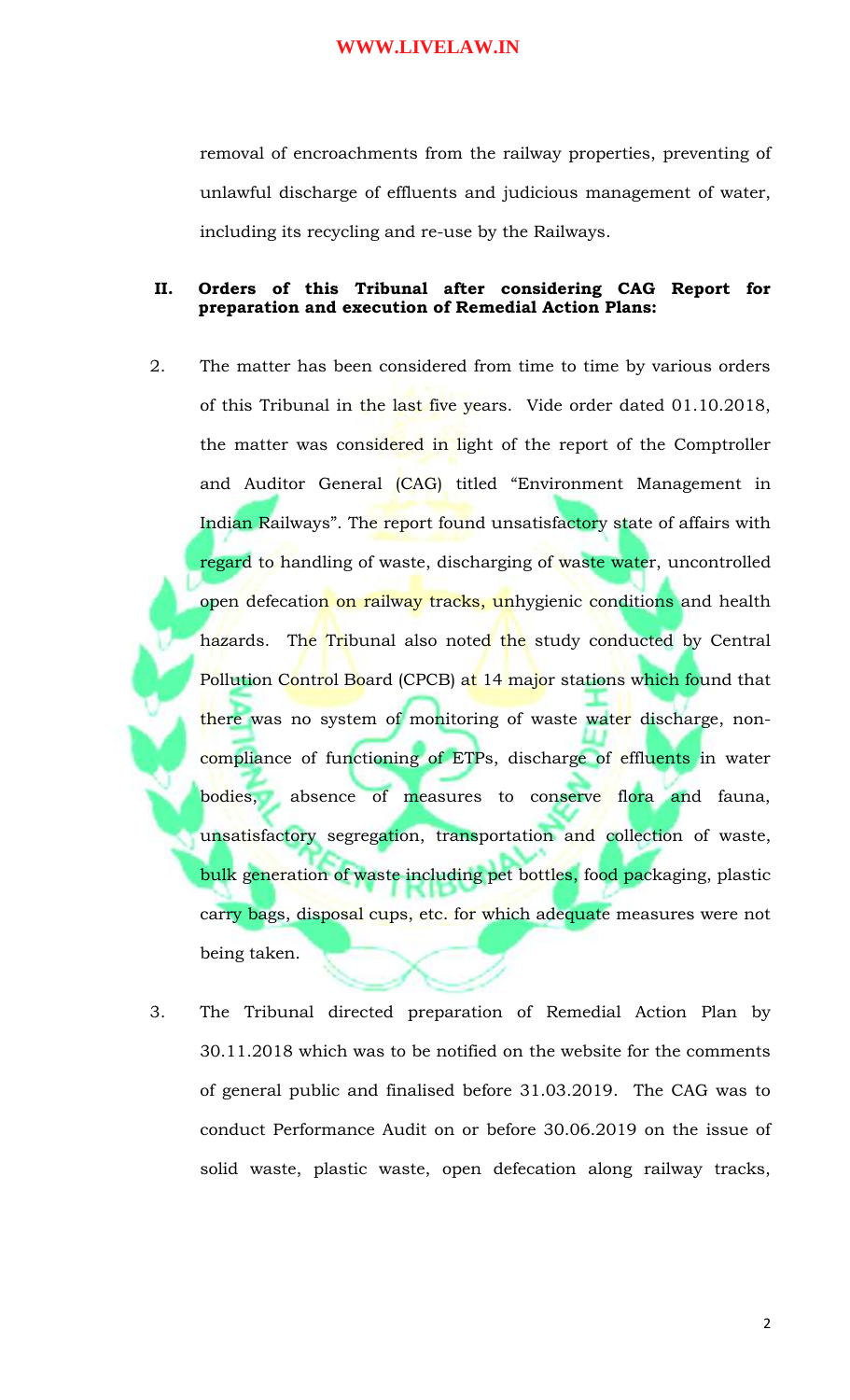encroachments, waste water/ sewage treatment, water recycling and reuse, energy efficiency, etc.

### **III. Order dated 22.01.2019 for execution of Environment Management Plans at 5% of 720 major stations:**

- 4. The Railway Administration filed an action plan but the same was not complete as noted by the Tribunal vide order dated 22.01.2019. It was noted that there are 720 major stations, apart from more than 6000 other stations. It was directed that in the first phase, environment management system of '14001' (ISO) standard be achieved in atleast 5% of major stations i.e. 36 stations which may be developed as model stations. This may be replicated in phases, first for all the major stations and then for others. 'Polluters Pays' principle be evolved consistent with the law laid down by the Hon'ble Supreme Court in the matter of *Vellore Citizens Welfare Forum Vs. Union Of India & Ors.1.* The action plan should have verifiable indicators and progress may be reviewed periodically. The identified major stations may have the websites or appropriate mechanism to receive grievances with regard to cleanliness and hygiene issues. The Railway being the bulk generator of waste including pet bottle may set up its decentralised facilities for waste disposal and also coordinate with the Local Bodies for solid and plastic waste management.
- 5. The matter was thereafter considered on 26.03.2019 in light of action plans for 37 railway stations. It was observed:

 $\overline{\phantom{a}}$ 

*<sup>&</sup>quot;7. Learned ASG has made a statement that the action plans with regard to 37 identified major stations will be implemented in the timeline of three months from today for which budget allocation has already been made. The Nodal Officers have* 

 $1$  (1996) 5 SCC 647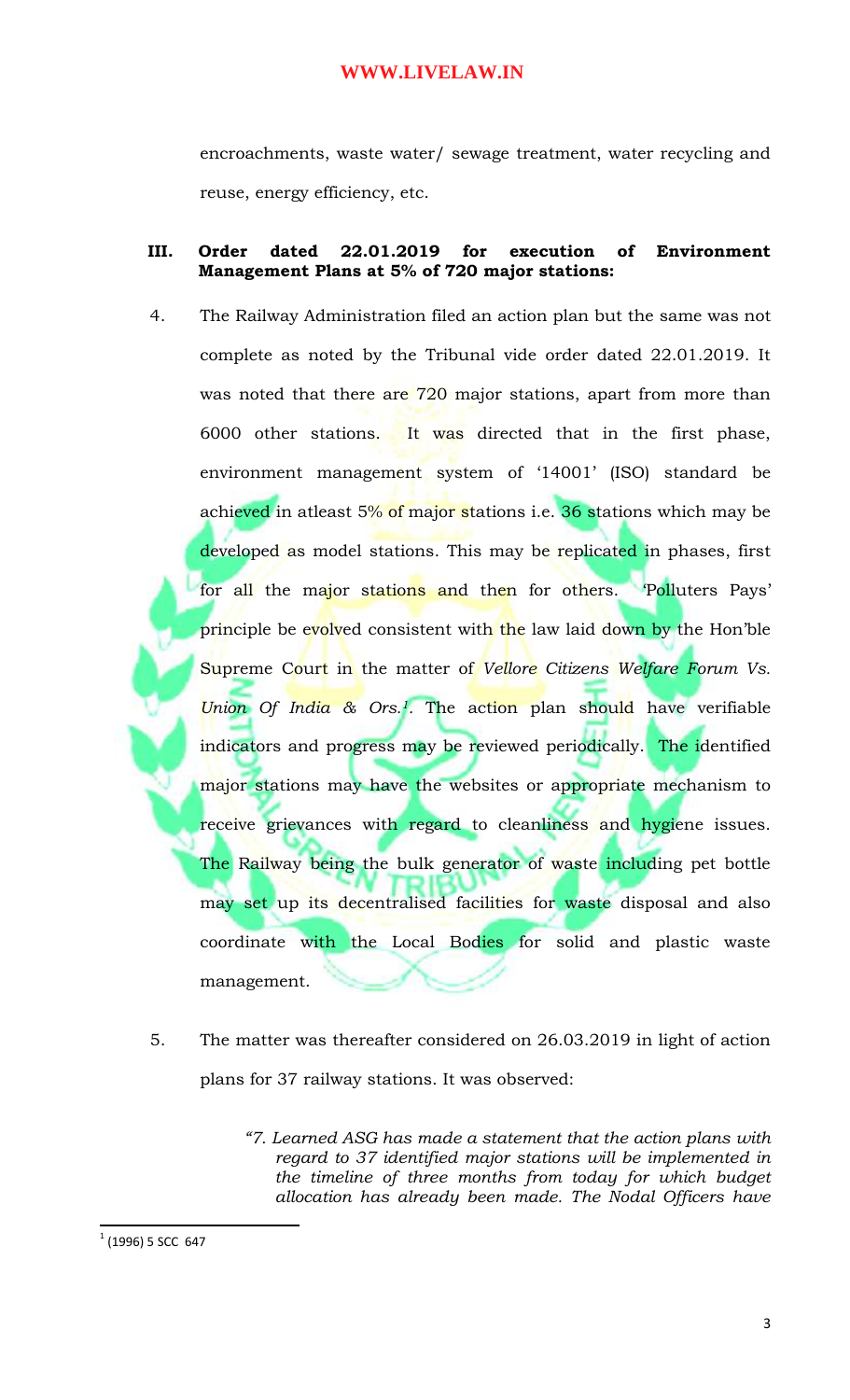been identified by the Railway Administration to oversee implementation of environment management systems of the said 37 stations. They will also act as a regulators for environment norms and will have authority to lay down and collect compensation on 'Polluter Pays' principle. They will be<br>authorised to issue receipts for the compensation so recovered. This mechanism will be put on the website.

- 8. We are also of the view that with regard to next phase, action plans be prepared for all the remaining major stations *indicating phase* wise steps and categories <sub>of</sub> implementation. The action plans may have categories for number of stations for different phases but all the major stations should be covered within one year on the pattern of 37 major stations already identified.
- 9. We also expect that de-centralised municipal solid waste plants may be set up at the identified locations in terms of Solid Waste Management Rules, 2016.
- 10. The Executive Director, Environment and Health Management (ENHM), Railway Headquarters, may compile the progress of execution of action plans periodically and also lay down adverse consequences for the Nodal Officers or others who fail t<mark>o e</mark>xecute the action pl<mark>ans</mark> within the ta<del>rgeted</del> timeline by way of entry into their annual reports. Such action taken may be compiled. The Executive Director, ENHM, may furnish such compiled action taken report to the CPCB by 31.07.2019. The CPCB may audit the same and furnish its report to this Tribunal within one month thereafter by e-mail at ngt.filing@gmail.com.
- We also direct the Executive Director, ENHM, Railway Board to remain presen<mark>t</mark> in person on the next date.
- 12. The Railway Board may also compile data of preparation of action plans for the remaining major stations within three months and furnish the same to the CPCB which may be analysed by CPCB within one month thereafter. The whole exercise may be taken up simultaneously without holding up the action plans already prepared. There will be no bar to action plans being prepared for medium stations as well as other than major/medium stations which aspect may be monitored by different set of Officers. This exercise need not await completion of other steps. If the CPCB finds that action plan has been duly implemented and selected railway stations are meeting the parameters of ISO 14001, such stations may be certified as eco-smart stations.
- 13. The Railway Administration may have a mechanism to coordinate with the Local Bodies so that Local Bodies which are doing well in terms of cleanliness do not feel helpless in maintaining the city clean on account of lack of adequate efforts at the railway stations. We are informed that at Bhopal the Local Body is finding it difficult to declare the city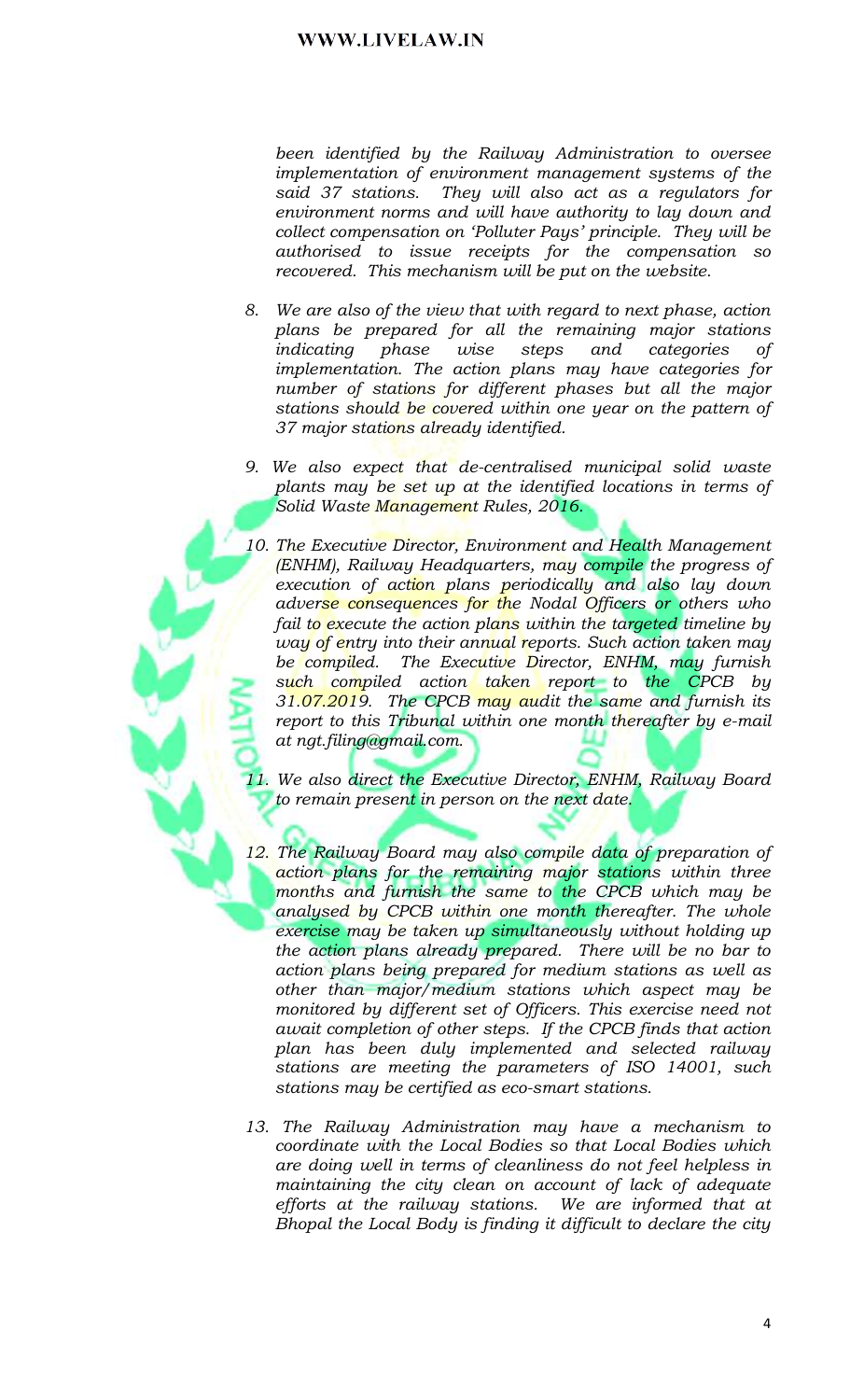clean on account of lack of efforts of the Railway Administration at railway stations at Bhopal. Such a situation may be verified at Bhopal as well as other major stations in the first phase and for other stations at a later stage."

#### IV. Reports filed by the Railway Administration on 03.12.2019 and Inspection Report dated 06.09.2019 of CPCB in respect thereof:

- 6. Accordingly, following reports have been put up for consideration today:
	- i. Report dated 03.12.2019 filed on behalf of the Railways.
	- ii. Report dated 06.09.2019 filed by the CPCB.
	- iii. Report dated 03.12.2019 filed by the CAG.
- $7.$ We may first take up the report of the Railways. The report mentions initiatives tak<mark>en by the Indian Railways</mark> for solid waste management, prevention of littering of solid and plastic waste, prevention of open defecation on Railway land adjoining tracks and open discharge of lines and human waste on platforms and prevention of encroachments. Summarised position in respect of 37 identified railway stations and with regard to remaining 683 major railway stations has also been given.
- The report of CPCB mentions the observations viz-a-viz 24 action 8. points in respect of 36 stations inspected in the month of August 2019. Table 1 giving implementation status of pointwise action plans is as follows: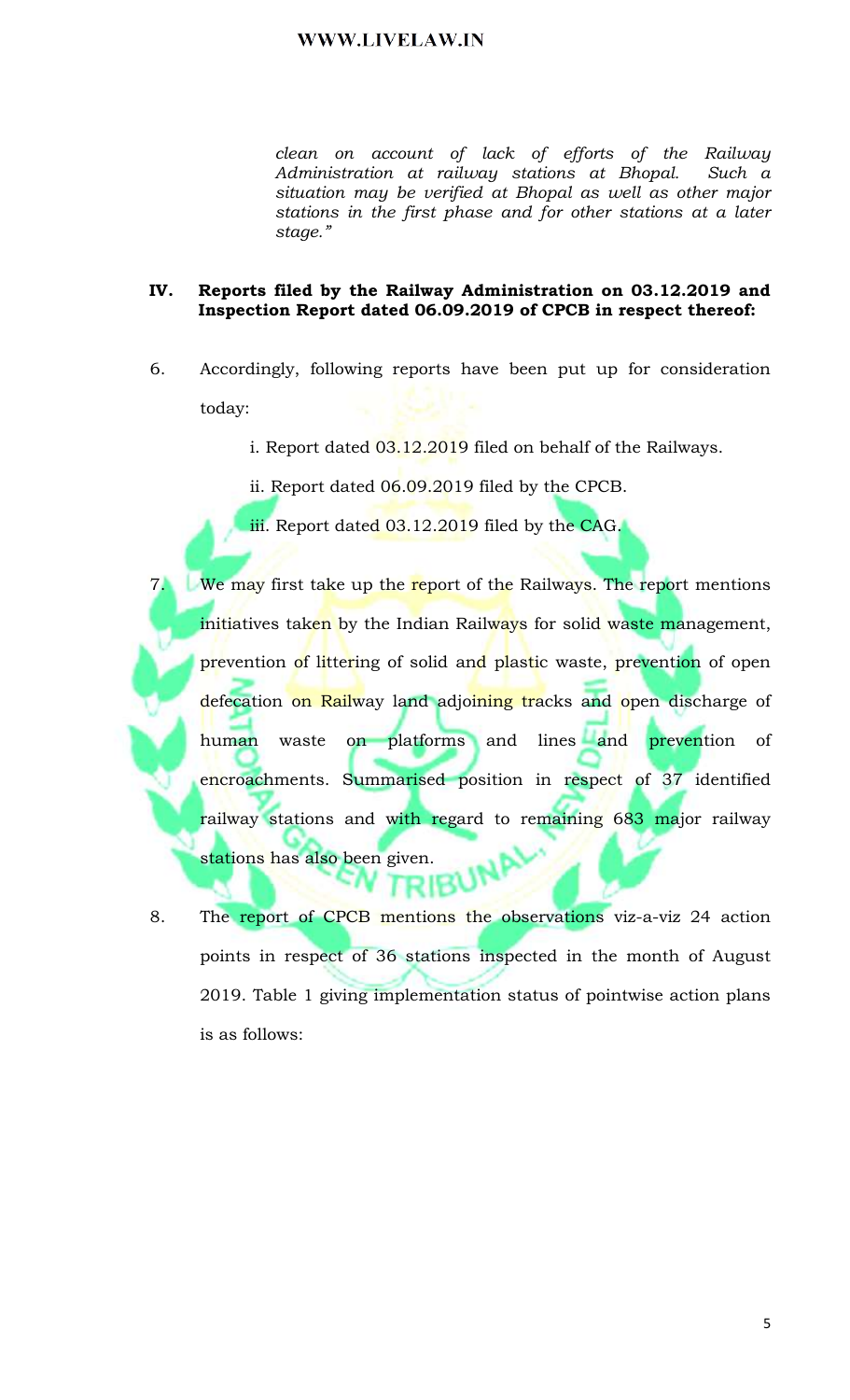## <u> "Table 1: Implementation status of point wise action plan for Railway station</u>

| S.<br>No.      | <b>Action Point</b>                                                                         | <b>Status</b>                                               | <b>CPCB's Observations</b>                                                                                                             |
|----------------|---------------------------------------------------------------------------------------------|-------------------------------------------------------------|----------------------------------------------------------------------------------------------------------------------------------------|
| 1              | To achieve ISO 14001                                                                        | 28 Stations have<br>obtained ISO 14001<br>Certification     |                                                                                                                                        |
| 2              | Water Audit                                                                                 | 28 Stations have<br>conducted water<br>audit                |                                                                                                                                        |
| 3              | Energy Audit                                                                                | 26 Stations have<br>conducted Energy<br>audit               |                                                                                                                                        |
| 4(a)           | Gross water<br>consumption (KLD)                                                            | Data has been<br>provided                                   | Only data; Adequacy cannot<br>be assessed                                                                                              |
| (b)            | Scope of Recycling of Data has been<br>water/Effluent/Sewer provided<br>age (KLD)           |                                                             | Only data; Adequacy cannot<br>be assessed                                                                                              |
| $\mathcal{C}$  | Effluent/Water/Sewer 13 stations have<br>age Recycling plant<br>planned (KLD) (with<br>TDC) | established<br>ETP/STP/Water<br>Recycling Plant WRP)        | Target specified/ Adequacy<br>cannot be assessed                                                                                       |
| $\mathcal{L}$  | Capacity of<br>ETP/STP/WRP<br>already installed (KLD)                                       | Data has <mark>b</mark> een<br>provided                     | Only data;<br>Adequacy cannot be<br>assessed                                                                                           |
| (e)            | Recycled water<br>available(KLD)                                                            | Only Data has been<br>provided                              | Only data; Adequacy cannot<br>be assessed                                                                                              |
| 5(a)           | Pairs of dustbins<br>required for<br>Segregated collection<br>of solid waste.               | 32 stations have<br>provided adequate<br>number of dustbins |                                                                                                                                        |
| (b)            | Dustbins to be<br>provided                                                                  |                                                             |                                                                                                                                        |
| 6(a)           | No. of plastic bottle<br>crushing machines<br>planned.                                      | 27 stations have<br>provided bottle<br>crushing machines    |                                                                                                                                        |
| (b)            | Provided                                                                                    |                                                             |                                                                                                                                        |
| $\overline{7}$ | <b>Composting Plant</b><br>at Rly. Stn. (No.<br>& Capacity)                                 | Only Data has been<br>provided                              | specified;<br>Capacity<br>However target and qty<br>of<br>total<br>not<br>waste<br>specified;<br>hence<br>no<br>assessment can be made |
| 8              | <b>Material Recovery</b><br>Facility (Area in sqm)                                          | Only Data has been<br>provided                              | Capacity specified;<br>However target and qty<br>of total waste not<br>specified : hence no<br>assessment can be made                  |
| 9              | Status of cleaning<br>contract(Yes/No)                                                      | <b>All Stations have</b><br>signed cleaning<br>contract     | Adequacy assessment<br>cannot be made                                                                                                  |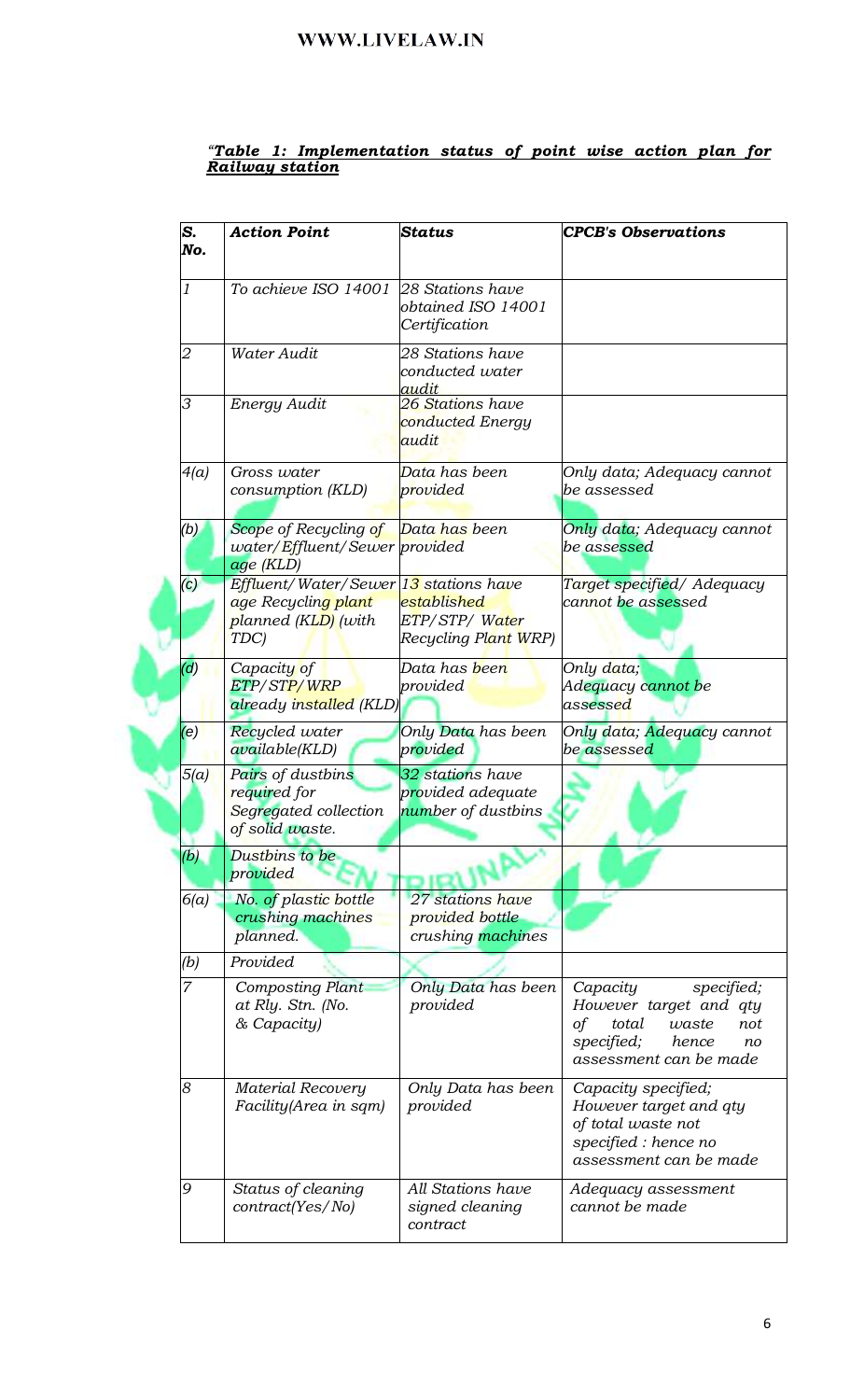| $\overline{10}$ | Transportation of<br>segregated<br>waste(Yes/No)                                                                          | 29 stations have<br>provision for<br>transportation of<br>segregated<br>waste | Adequacy assessment<br>cannot be made            |
|-----------------|---------------------------------------------------------------------------------------------------------------------------|-------------------------------------------------------------------------------|--------------------------------------------------|
| 11              | Rag picking contract<br>status<br>(for approaches to<br>station-Tracks<br>beyond 50 m from<br>edge of farthest<br>$PF$ ). | 29 stations have<br>signed the contract                                       | Adequacy assessment<br>cannot be made            |
| 12              | <b>CCTV</b> Cameras<br>for Monitoring<br>for cleanliness<br>(Nos.)                                                        | All stations have<br><i>installed CCTV</i><br>cameras                         | Adequacy assessment<br>cannot be made            |
| 13              | Authority nominated to<br>penalize the persons<br>involved in littering at<br>stations.                                   | All stations have<br>nominated the<br>concerned Authority                     |                                                  |
| 14<br>(a)       | No. of locations for<br>display of notice for<br>penalty and posters<br>on public<br>awareness<br>campaigns.              | Only data has been<br>provided                                                | Only data; Adequacy<br>cannot be assessed        |
| (b              | Notice/posters<br>available(Nos.)                                                                                         | Only data has been<br>provided                                                | Only data; Adequacy<br>cannot be assessed        |
| (c)             | Nos of passenger<br>penalized                                                                                             | Only data has been<br>provided                                                | Only<br>data;<br>Adequacy'<br>cannot be assessed |

It is observed that the Action Plan prepared by Railways does not ensure that the environmental aspects are adequately addressed and also does not cover all environmental aspects.

CPCB conducted a detailed assessment of 36 stations as per the format given at Annexure V CPCB inspection reports as per the above format of 36 stations is placed at Annexure VI. Summary of CPCB's observations is given in Table 2 below. It may be noted that the preliminary data for assessment has been provided by Railways.

9. Summary of inspection reports about the said stations is given in table 2 as follows: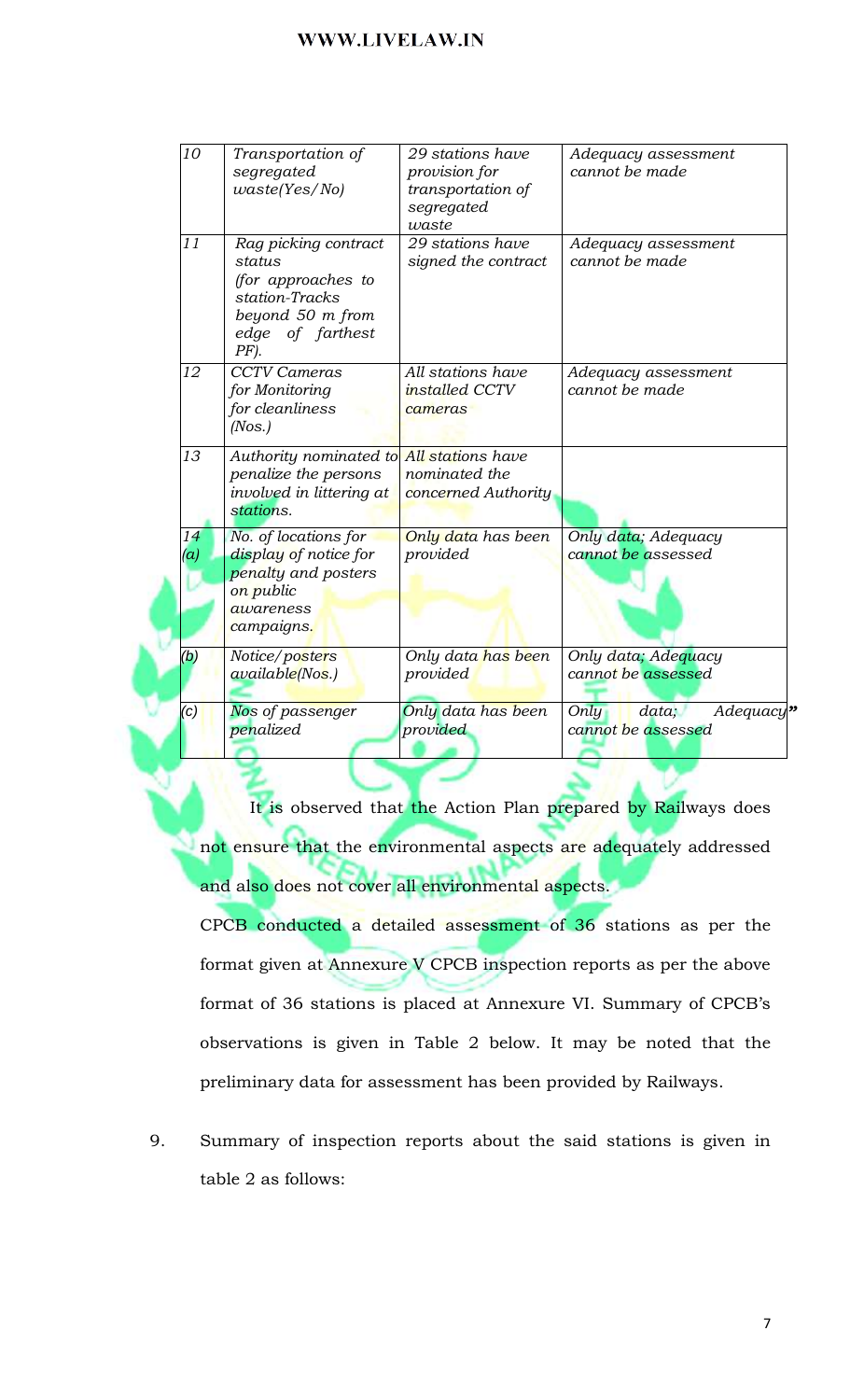| SI.<br>No                  | <b>Item</b>                                                                                                           | Remarks                                                                                                                                                                                                                                                                                                   |
|----------------------------|-----------------------------------------------------------------------------------------------------------------------|-----------------------------------------------------------------------------------------------------------------------------------------------------------------------------------------------------------------------------------------------------------------------------------------------------------|
| 3                          | <b>Status of Regulatory</b><br>Requirements                                                                           |                                                                                                                                                                                                                                                                                                           |
| a                          | <b>Consent Under Air Act</b>                                                                                          | <b>Nil</b>                                                                                                                                                                                                                                                                                                |
| $\bm{b}$                   | <b>Consent Under Water Act</b>                                                                                        | <b>Nil</b>                                                                                                                                                                                                                                                                                                |
| C                          | <b>Authorization under</b><br><b>Hazardous Waste</b><br><b>Management Rules</b>                                       | <b>Nil</b>                                                                                                                                                                                                                                                                                                |
| 5                          | <b>Water Pollution</b>                                                                                                |                                                                                                                                                                                                                                                                                                           |
| $\overline{a}$             | <b>Assessment of Water</b><br>consumption:                                                                            |                                                                                                                                                                                                                                                                                                           |
| Iχ                         | Total<br>fresh<br>water<br>consumption $(m3/d)$ s                                                                     | 2.24-232 LPCD (< 10 - 7 Stations (Pune,<br>Sealdah, Howrah, Delhi, Mumbai, Katihar<br>$\frac{\partial}{\partial x}$ Nasik ( $\frac{\partial}{\partial y} > 200$ - 1 Stations (Manduadih)                                                                                                                  |
| Xi                         | % of Recycled water used*                                                                                             | 0-100% (100% at Pune $\frac{8}{3}$ Jaipur; 0 % at 15<br>Dhanbad,<br>Stations-Ajmer,<br>Guwahati,<br>Howrah, Jodhpur, Katihar, Manduadih,<br>Delhi,<br>Mumbai,<br>Nasik,<br>Ranchi,<br>Vadodara,<br>Thiruvananthapuram,<br>Vijaya <mark>wad</mark> a and Vizianagram as per data<br>provided by Railways   |
|                            | <b>Waste</b><br>water<br>treatment<br>system                                                                          |                                                                                                                                                                                                                                                                                                           |
|                            | Has Effluent Treatment Plant Provided in<br>been provided $(Y/N)$                                                     | 15 Stations- Ajmer, Agra,<br>Bhopal, Howrah, Hubali, Jabalpur, Jodhpur,<br>Jaipur, Kacheguda, Mysore, Pune, Sealdah,<br>Varanasi and Vishakhapatnam;<br>Trichy,<br>Under construction in Thiruvananthapuram                                                                                               |
| $\overline{ii}$            | provide<br>please<br>If<br>yes,<br>of ETP including<br>details<br>schematic<br>and<br>capacity<br>layout              | Stations have provided ETP with adequate<br>$\mathcal{T}$<br>capacity:<br>Bhopal, Howrah,<br>Jabalpur,<br>Ajmer,<br>Jaipur,<br>Jodhpur, Mysore and Trichy                                                                                                                                                 |
| $\boldsymbol{\mathcal{U}}$ | been provided (Y/N)                                                                                                   | Has sewage treatment plant Provided in eight stations- Bhopal, Jabalpur,<br>Bilaspur, Raipur, Pune, Jaipur, Secunderabad<br>and Trichy and under construction in three<br>New<br>stations-<br>Jodhpur,<br>Delhi<br>and<br>Vishakhapatnam; Jaipur and Bilaspur have<br>provided STP with adequate capacity |
| υi                         | If<br>please<br>provide<br>yes,<br>of<br><b>STP</b><br>including<br>details<br>schematic<br>capacity<br>and<br>layout | Jaipur and Bilaspur have provided STP with<br>adequate capacity                                                                                                                                                                                                                                           |
| $\boldsymbol{d}$           | <b>Waste water Disposal</b>                                                                                           |                                                                                                                                                                                                                                                                                                           |

### "TABLE 2: SUMMARY OF CPCB's INSPECTION REPORT 36 Stations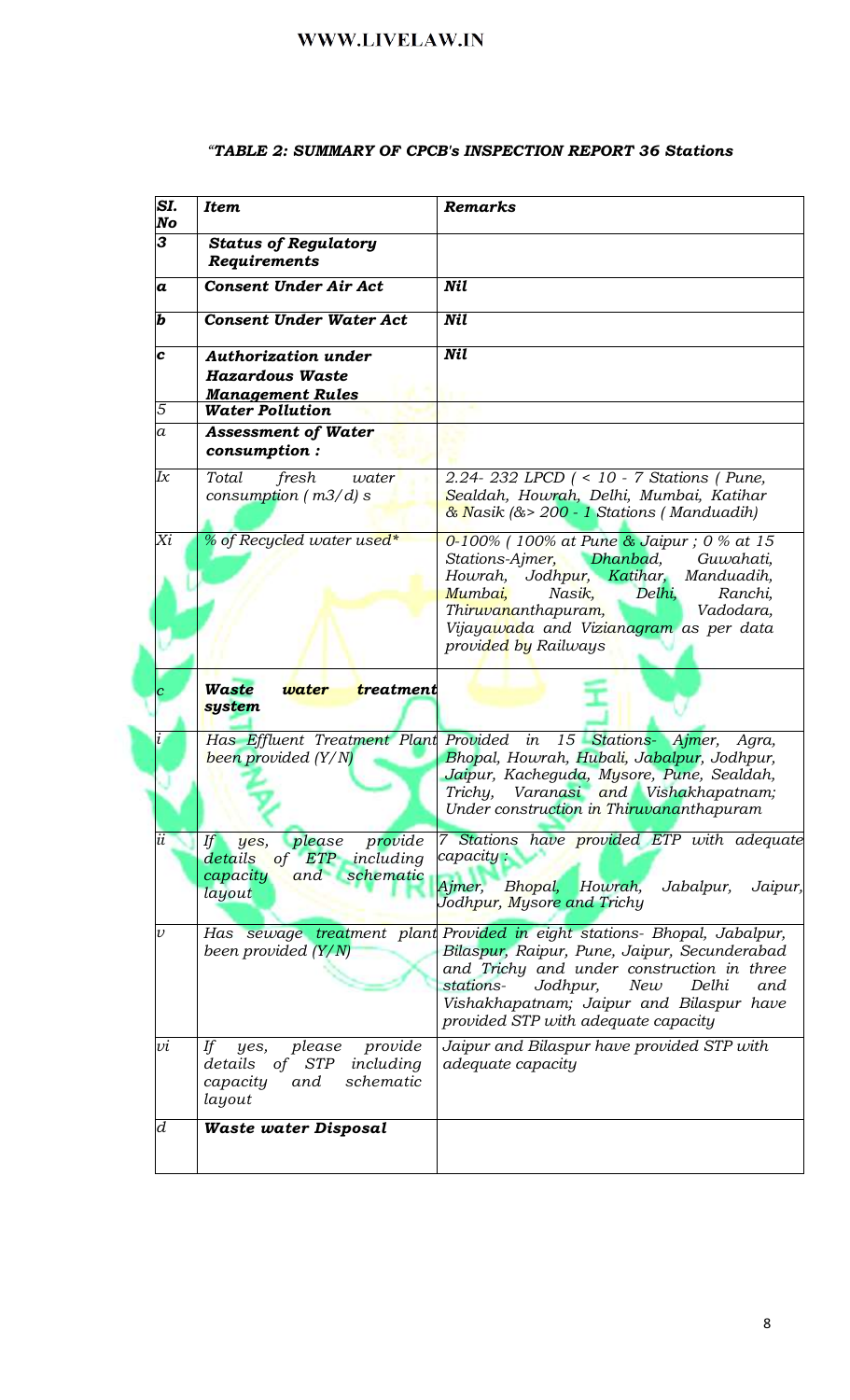| ii               | water quality<br>Waste<br>at<br>point of discharge                                        | 6 Stations are not meeting standards for<br>discharge Hubali, Agra, Jaipur, Vijaywada,<br>Manduadih and Ajmer as per monitoring<br>carried out by CPCB                                                                                                                          |
|------------------|-------------------------------------------------------------------------------------------|---------------------------------------------------------------------------------------------------------------------------------------------------------------------------------------------------------------------------------------------------------------------------------|
| $\boldsymbol{e}$ | <b>Water Conservation</b>                                                                 |                                                                                                                                                                                                                                                                                 |
|                  | Water<br>consumed<br>in<br>washing one coach $(m3/d)$                                     | 0.05<br>Minimum<br>$m3$ /coach<br>at<br>at<br>Thiruvananthapuram and at 7 stations <<br>300 L/coach - Dhanbad, Jodhpur, Hubali,<br>Chennai, Kacheguda, and Guwahati                                                                                                             |
| iii              | Has<br>Coach<br>Automated<br>System<br>been<br>Washing<br>installed $(Y/N)$               | Installed at 11 stations : Ajmer, Jodhpur,<br>Kacheguda, Mumbai, Nasik, Pune, Raipur,<br>Ranchi, Vadodara, Vishakhapatnam and<br>Vizianagram                                                                                                                                    |
| $i\upsilon$      | Has Rain Water Harvesting<br>been provided<br>System<br>$\sqrt{ }$<br>Y/N                 | Provided at 13 stations: Ajmer, Howrah,<br>Jabalpur, Jaipur, Kacheguda, Manduadih,<br>Ranchi, Secunderabad,<br>Chennai, Pune,<br>Trichy, Vishakhapatnam, Vizianagram                                                                                                            |
| 6                | <b>Solid Waste</b><br>management:                                                         |                                                                                                                                                                                                                                                                                 |
| $\overline{a}$   | <b>Assessment of Quantity</b><br>of waste generated                                       |                                                                                                                                                                                                                                                                                 |
|                  | Estimated quantity of waste<br>generated (TPD)                                            | Waste generated : 3.33-389 gm per capita<br>per day; minimum of 3.33 at Sealdah and ><br>100 at Varanasi                                                                                                                                                                        |
| w                | Has contract been signed<br>Solid<br>Waste<br>for<br>station<br>Management<br>at<br>'YIN) | All stations have signed contract for waste<br>management                                                                                                                                                                                                                       |
|                  | Quantity of waste for which<br>contract has been signed<br>(TPD)                          | 14 stations- Mumbai, Ajmer, Allahabad,<br>Jabalpur, Jhansi ,<br>Bhopal,<br>Jodhpur,<br>Guwahati, Mumbai, Pune, Secunderabad<br>Thiruvananthapuram have<br>and<br>not<br>awarded Contract of adequate quantity                                                                   |
| vı               | Does<br>the<br>have<br>contract<br>provision for segregation of<br>$waste$ ?( $Y/N$ )     | 18 stations - Bhopal, Bilaspur, Guwahati,<br>Nasik, Raipur, Hubali, Jabalpur, Jaipur,<br>Jodhpur, Katihar, Lucknow, Chennai,<br>Mumbai,<br>Mysore,<br>Ranchi,<br>Thiruvananthapuram , Vadodara<br>and<br>Vishakaptnam have provision for waste<br>segregation in their contract |
| vu               | the<br>have<br>Does<br>contract<br>provision<br>for<br>waste<br>processing $P(Y/N)$       | 12 stations - Bilaspur, Guwahati, Jaipur,<br>Katihar, Lucknow, Mumbai, Mysore, Delhi,<br>Sealdah,<br>Raipur,<br>Vadodara<br>and<br>Vishakapatnam have provision for waste<br>processing in the waste contract                                                                   |
| b                | <b>Waste collection</b>                                                                   |                                                                                                                                                                                                                                                                                 |
|                  | Whether twin bin system<br>adopted for collection of<br>dry/wet waste: Yes /No)           | Installed in all stations except Vizianagram                                                                                                                                                                                                                                    |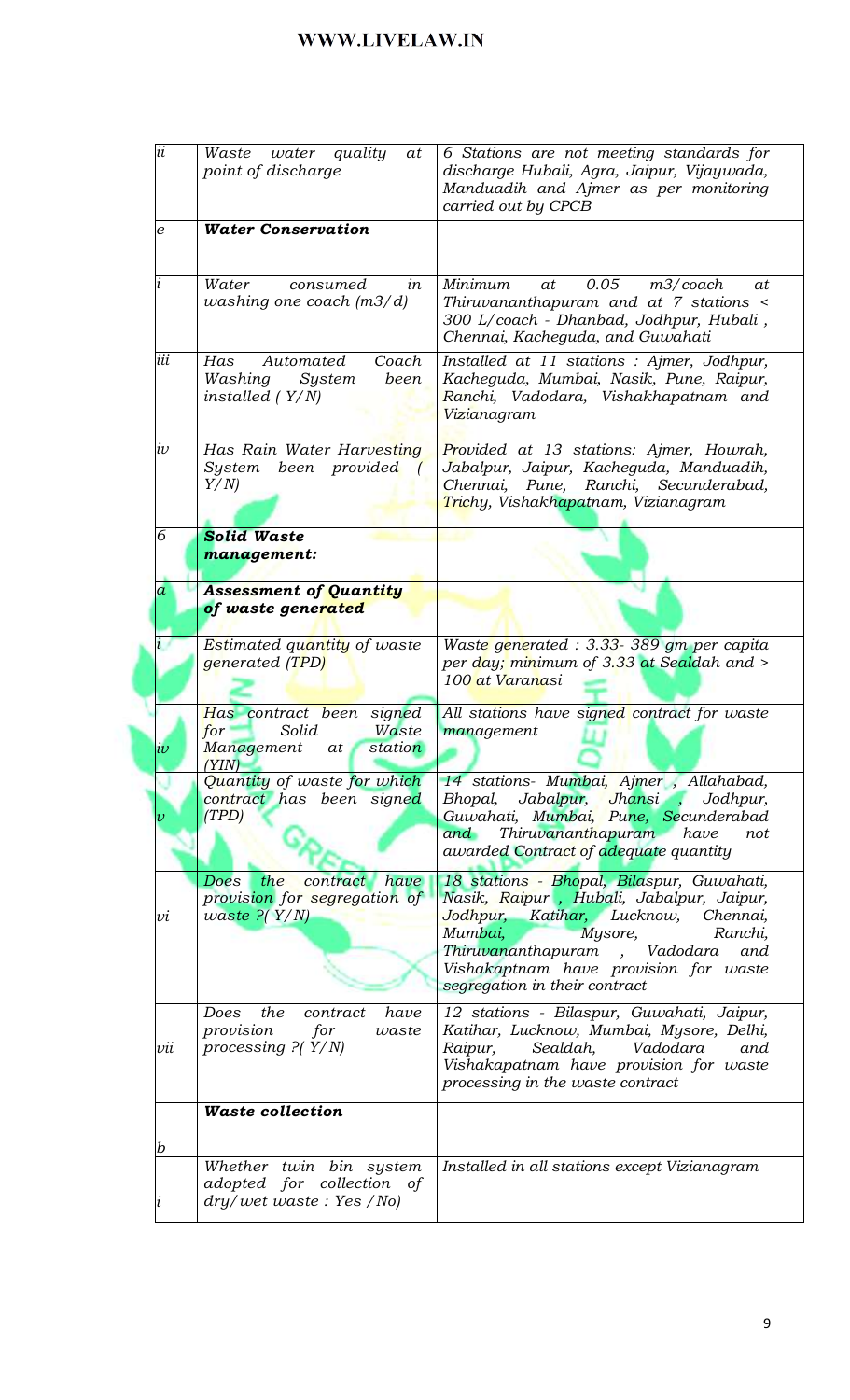|                            | Whether numbers of bins<br>provided adequate to collect | Adequate in all except in Vizianagram and<br>Jhansi                           |
|----------------------------|---------------------------------------------------------|-------------------------------------------------------------------------------|
| ii                         | the waste Yes/No):                                      |                                                                               |
|                            |                                                         |                                                                               |
|                            | Whether bins been provided                              | Provided in all stations except 8 stations:                                   |
|                            | adequate<br>signage<br>with                             | Allahabad,<br>Howrah, Jhansi,<br>Sealdah,                                     |
|                            |                                                         |                                                                               |
| iii                        | highlighting the purpose of                             | Mumbai, Vishakapatnam, Vizianagram and                                        |
|                            | disposal of<br>segregated                               | Vijayawada                                                                    |
|                            | waste $(Y/N)$                                           |                                                                               |
|                            | Was overflowing of bins                                 | Overflowing bins were observed at two                                         |
|                            |                                                         | stations-Lucknow & Mumbai                                                     |
|                            | observed $(Y/N)$                                        |                                                                               |
| w,                         |                                                         |                                                                               |
|                            | Was littering of waste                                  | Littering of waste was observed at three                                      |
|                            | observed on the platform                                | stations-Lucknow, Mumbai & Manduadih                                          |
| $\boldsymbol{\mathcal{U}}$ | (Y/N)                                                   |                                                                               |
|                            | Frequency of collection of                              | Frequency of collection of waste is less than                                 |
|                            |                                                         |                                                                               |
|                            | the<br>waste<br>from<br>bins                            | twice at Howrah, Nasik and Vizianagram                                        |
| υi                         | (once/twice/thrice/four                                 |                                                                               |
|                            | times/More)                                             |                                                                               |
|                            | Has informal sector been                                | 10 Stations have integrated informal sector-                                  |
|                            | integrated into the waste                               | Allahabad, Bilaspur, Guwahati, Howrah,                                        |
| vii                        | collection system (YIN)                                 | Mysore, Raipur,<br>Jaipur,<br>Vadodara,                                       |
|                            |                                                         | Vishakaptanam and Vizianagram                                                 |
|                            |                                                         |                                                                               |
|                            | ix) Does the station collect                            | 8 Stations-- Bhopal, Jabalpur, Jodhpur,                                       |
|                            | waste from crossing trains                              | Thiruvanathapuram, Mumbai, New Delhi,                                         |
| $ix \, \alpha$             | $(Y/N)$ x)Is this waste taken                           | Raipur and Manduadih have not taken train                                     |
| $\chi$                     | consideration<br>while<br>into                          | waste into consideration                                                      |
|                            | total<br>assessment<br>of                               |                                                                               |
|                            |                                                         |                                                                               |
|                            | quantity of waste                                       |                                                                               |
|                            |                                                         |                                                                               |
|                            |                                                         |                                                                               |
|                            | <b>Waste transportation</b>                             |                                                                               |
|                            |                                                         |                                                                               |
|                            |                                                         |                                                                               |
|                            | Is<br>dry<br>/wet<br>waste                              | dry/wet<br>stations<br>transport<br>waste<br>17 <sup>°</sup>                  |
|                            | separately<br>transported                               | separately<br>Mysore,<br>Chennai,<br>Ajmer,<br>$\sim$ $\sim$                  |
|                            | (Y/N)                                                   | Dhanbad,<br>Guwahati,<br>Bilaspur,<br>Jaipur,                                 |
|                            |                                                         | Jodhpur, Katihar, Lucknow, Nasik, Delhi,                                      |
|                            |                                                         | Thiruvananthapuram,<br>Trichy,<br>anchi,                                      |
|                            |                                                         | Vadodara, Vishakapatnam -                                                     |
|                            |                                                         |                                                                               |
|                            | vehicles<br>Capacity<br>of                              | $\int$<br>vehicles<br>Capacity<br>i s<br>inadequate                           |
|                            | deployed                                                | atThiruvananthapuram, Bhopal, Jabalpur,                                       |
| iii                        |                                                         | Jaipur, Katihar, Lucknow, Mumbai, Nasik,                                      |
|                            |                                                         | Secunderabad and Varanasi                                                     |
|                            |                                                         |                                                                               |
|                            | <b>Waste processing facility</b>                        |                                                                               |
|                            |                                                         |                                                                               |
| d                          |                                                         |                                                                               |
|                            | Does the station have a wet                             | 12 stations have wet waste processing                                         |
|                            | waste processing capacity                               | facility : Bilaspur. Dhanbad,<br>Guwahati,                                    |
|                            |                                                         | Kacheguda, Katihar,<br>Jaipur,<br>Lucknow,                                    |
|                            |                                                         | Mumbai,<br>Thiruvananthapuram,<br>Nasik,                                      |
|                            |                                                         | Vadodara and Vishakapatnam                                                    |
|                            |                                                         |                                                                               |
|                            | Capacity<br>of<br>waste<br>wet                          | stations<br>5<br>have adequate wet<br>waste                                   |
| iii                        | processing facility                                     | facility Guwahati,<br>processing<br>Jaipur,<br>Katihar, Bilaspur and Vadodara |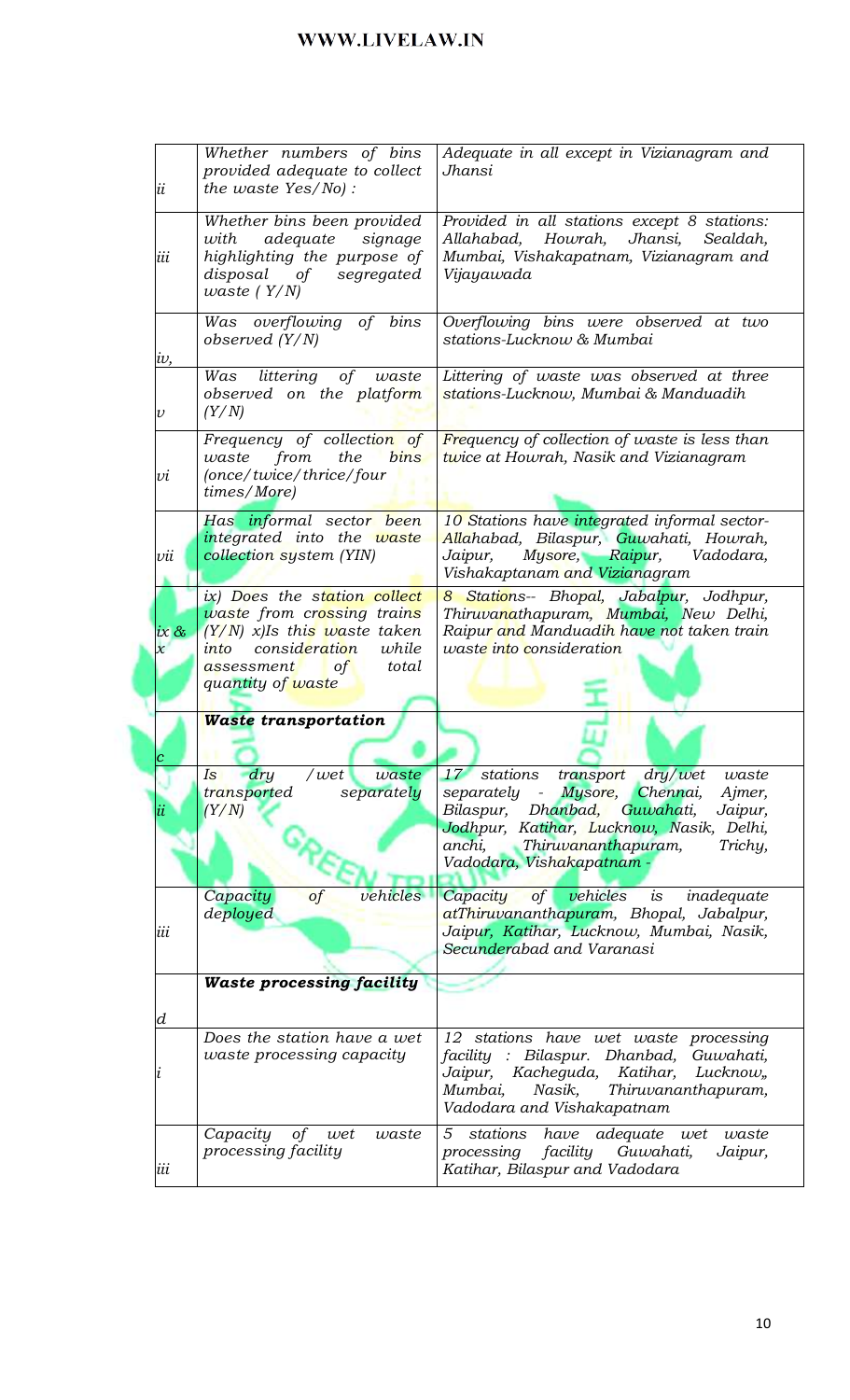| $i\upsilon$      | Has end use of product of<br>processing<br>facility<br>wet<br>planned                                                        | 8 stations have plan to use their end<br>product<br>Bilaspur.Guwahati,<br>Jaipur, Katihar, MumbaiThiruvanathapuram,<br>Vadodara and Vishakapatnam                                                           |
|------------------|------------------------------------------------------------------------------------------------------------------------------|-------------------------------------------------------------------------------------------------------------------------------------------------------------------------------------------------------------|
| υi               | Does the station have a<br>material recovery facility<br>(MRF) for segregation of dry<br>waste<br>intometals/Paper/Plastic/O | 11 stations have MRF facility : Ajmer,<br>Jaipur, Katihar, Chennai, Mysuru, New<br>Delhi, Pune, Thiruvanathapuram, Trichy,<br>Vadodara, Vishakapatnam                                                       |
| vii              | Is the MRF engaged with<br>facility<br>recycling<br>of<br>recovered waste; If yes-<br>please specify                         | 3 stations have arrangement with recyclers-<br>Jaipur, Pune & Mysore                                                                                                                                        |
| $\boldsymbol{e}$ | <b>Waste Disposal</b>                                                                                                        |                                                                                                                                                                                                             |
|                  | Does the station practice<br>dumping of mixed waste<br>(Yes/No)                                                              | 10 stations are dumping mixed waste:<br>Allahabad, Howrah, Hubali, Kacheguda,<br>Sealdah,<br>Thiruvananthapuram,<br>Trichy,<br>Vijayawada and Vizianagram                                                   |
| iii              | Was open dumping of waste<br>observed in and around<br>station area (YIN)                                                    | Open dumping is observed in Bhopal,<br>Jabalpur and Thiruvananthapuram                                                                                                                                      |
| $\dot{\iota}\nu$ | Was burning<br>of waste<br>observed in and around<br>station areas (Y/N)                                                     | Observed in disposal yard at Trichy                                                                                                                                                                         |
| $\overline{7}$   | Hazardous<br>Waste<br><b>Management:</b>                                                                                     |                                                                                                                                                                                                             |
| $\it{b}$         | Mode of disposal of mixed<br>waste                                                                                           | Details not provided by Lucknow. Others<br>disposing as per norms                                                                                                                                           |
|                  |                                                                                                                              |                                                                                                                                                                                                             |
| ହ                | <b>Plastic waste:</b>                                                                                                        |                                                                                                                                                                                                             |
| $a \& b$         | a)Has assessment<br>of<br>percentage plastic in total<br>waste been made<br>solid<br>(Y/N)<br>$b)$ lf yes - please specify   | Assessed<br>in $14$<br>stations-<br>Bilaspur,<br>Dhanbad,<br>Jhansi,<br>Katihar<br>,Lucknow,<br>Ranchi, Trichy, Chennai, Mysuru, Delhi,<br>Vadodara,<br>Raipur,<br>Vijayawada,<br>M<br>Vishakhapatnam       |
| $\boldsymbol{c}$ | Is Ban on <50 micron bags<br>imposed (Y/N)                                                                                   | imposed in 4<br>stations:<br>Not<br>Delhi,<br>Thiruvananthapuram,<br>Raipur<br>and<br>Allahabad as<br>reported. Confirmation<br>requiring issue of executive orders to be                                   |
| $\boldsymbol{d}$ | ban<br>single<br>Is<br>use<br>on<br>plastics imposed $(Y/N)$                                                                 | provided<br>Not banned in 7 stations: New Delhi,<br>Thiruvananthapuram, Bilaspur, Guwahati,<br>Jhansi, Raipur and Howrah as reported.<br>Confirmation requiring issue of executive<br>orders to be provided |
| e                | the<br>station<br>Does<br>have<br>crushing machine for plastic<br>waste $(Y/N)$                                              | 5 stations have not installed Crushing<br>machine- Jhansi, Manduadih,<br>Chennai,<br>Nasik and Vizianagram                                                                                                  |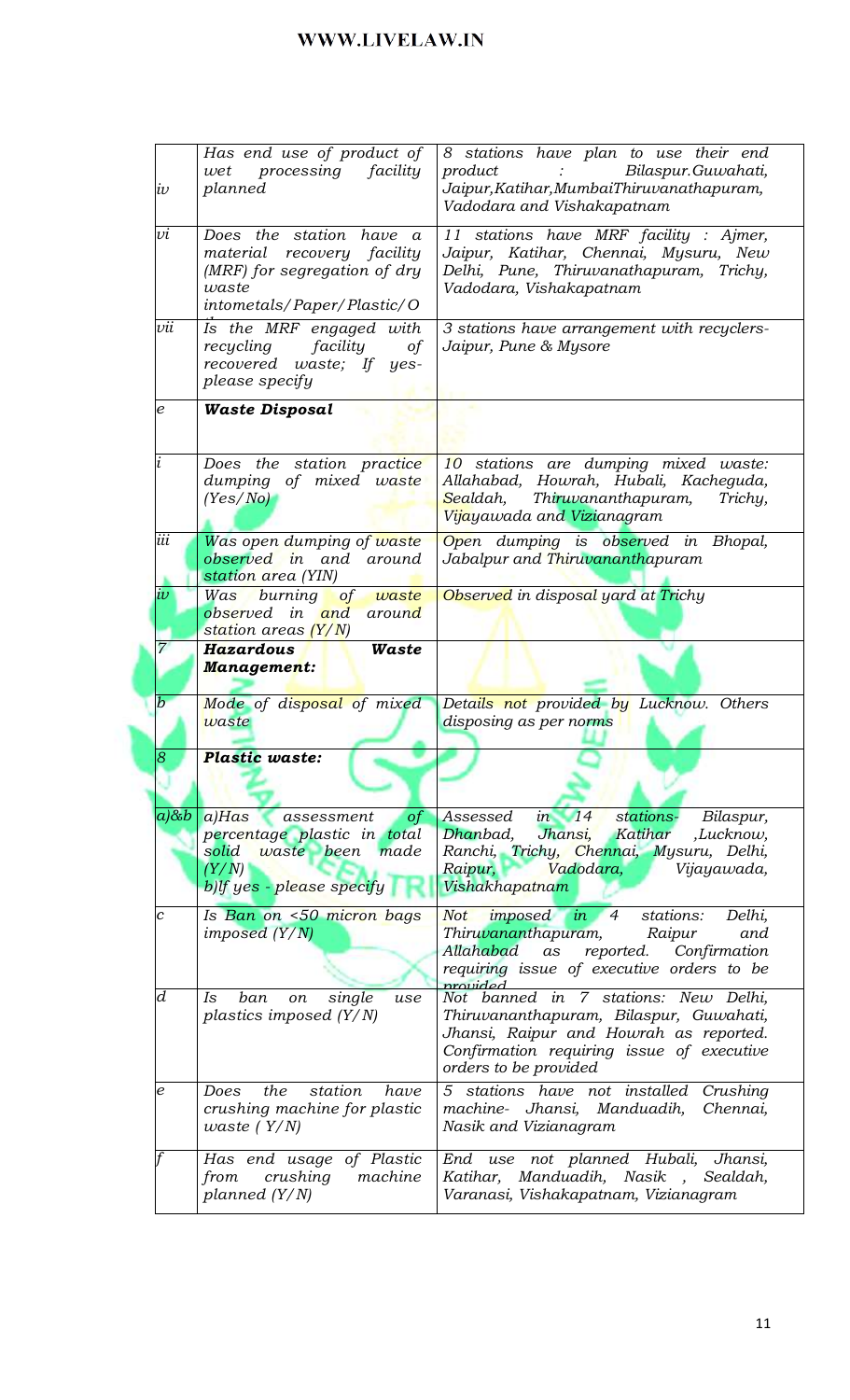| $\overline{9}$   | <b>Noise monitoring</b>                                                                                                         |                                                                                                                                                                                                                                                                                                                                                                                                                                                  |
|------------------|---------------------------------------------------------------------------------------------------------------------------------|--------------------------------------------------------------------------------------------------------------------------------------------------------------------------------------------------------------------------------------------------------------------------------------------------------------------------------------------------------------------------------------------------------------------------------------------------|
| $\it a$          | Noise level monitoring at<br>selected locations                                                                                 | "<br>Noise is exceeding the permissible levels in<br>all the stations were noise levels were<br>monitored                                                                                                                                                                                                                                                                                                                                        |
| $\overline{c}$   | DG<br>Sets<br>Have<br>been<br>with<br>provided<br>acoustic<br>and<br>$\circ f$<br>enclosure<br>stack<br>adequate height $(Y/N)$ | 16 stations - Ajmer, Allahabad, Bhopal,<br>Dhanbad, Howrah, Jabalpur, Jaipur, Jhansi<br>, Katihar, Mumbai Central, Mysuru, Ranchi,<br>Trichy,<br>Vishakapatnam,<br>Sealdah,<br>Vizianagram<br>have<br>complied<br>with<br>requirement of acoustic enclosure<br>and<br>chimney. Three stations - Pune, Jodhpur<br>and Chennai have not complied with these<br>requirements. Remaining stations have<br>partially complied with these requirements |
| $\boldsymbol{d}$ | Public<br>good quality<br>Has<br>been<br>Address<br>system<br>provided at the station                                           | All stations have provided good quality PA<br>system                                                                                                                                                                                                                                                                                                                                                                                             |
| 10               | Pollution<br>control<br>at<br><b>Railway Sidings</b>                                                                            | Only one station Vijaywada has complied<br>with all the measures to be taken for<br><i>pollution control at the Railway Sidings.</i><br>Eight stations- Delhi, Allahabad, Guwahati,<br>Howrah, Jhansi, Nasik, Pune and Ranchi<br>have partially complied with<br>these<br>requirements. Remaining stations do not<br>have Railway Sidings                                                                                                        |
| 11               | <b>Energy Efficiency</b>                                                                                                        |                                                                                                                                                                                                                                                                                                                                                                                                                                                  |
| а                | Have LED lightening system<br>been provided at the station<br>(Y/N)                                                             | All stations have provided LED Lightening<br>system                                                                                                                                                                                                                                                                                                                                                                                              |
| $\bm{b}$         | panels<br>Have Solar<br>been<br>provided to harness solar<br>energy (YIN)                                                       | 6 stations - Delhi, Vijaywada, Katihar,<br>Sealdah, Nasik & Ranchi have not provided<br>Solar Panels to harness Solar energy                                                                                                                                                                                                                                                                                                                     |
| с                | Have provision been made<br>to harness wind energy<br>(Y/N)                                                                     | None of the stations have made provisions<br>to harness wind energy                                                                                                                                                                                                                                                                                                                                                                              |
| 12               | <b>Miscellaneous</b>                                                                                                            |                                                                                                                                                                                                                                                                                                                                                                                                                                                  |
| $\boldsymbol{a}$ | Have CCTVs been provided<br>monitor<br>environmental<br>to<br>related<br>management<br>activities<br>the station<br>at<br>(Y/N) | Two stations - Secunderabad & Kacheguda<br>have not<br>provided<br><b>CCTV</b><br>cameras.<br>stations have provided the<br>Remaining<br>cameras                                                                                                                                                                                                                                                                                                 |
| b                | Has adequate green<br>cover/afforestation I eco-<br>park been provided in and<br>around station area $(Y/N)$                    | Five stations - Ajmer, Allahabad, Nasik,<br>Secunderabad and Thiruvananthapuram<br>have not provided adequate green cover.<br>Remaining stations have provided adequate<br>Green cover as reported by the inspection<br>team.                                                                                                                                                                                                                    |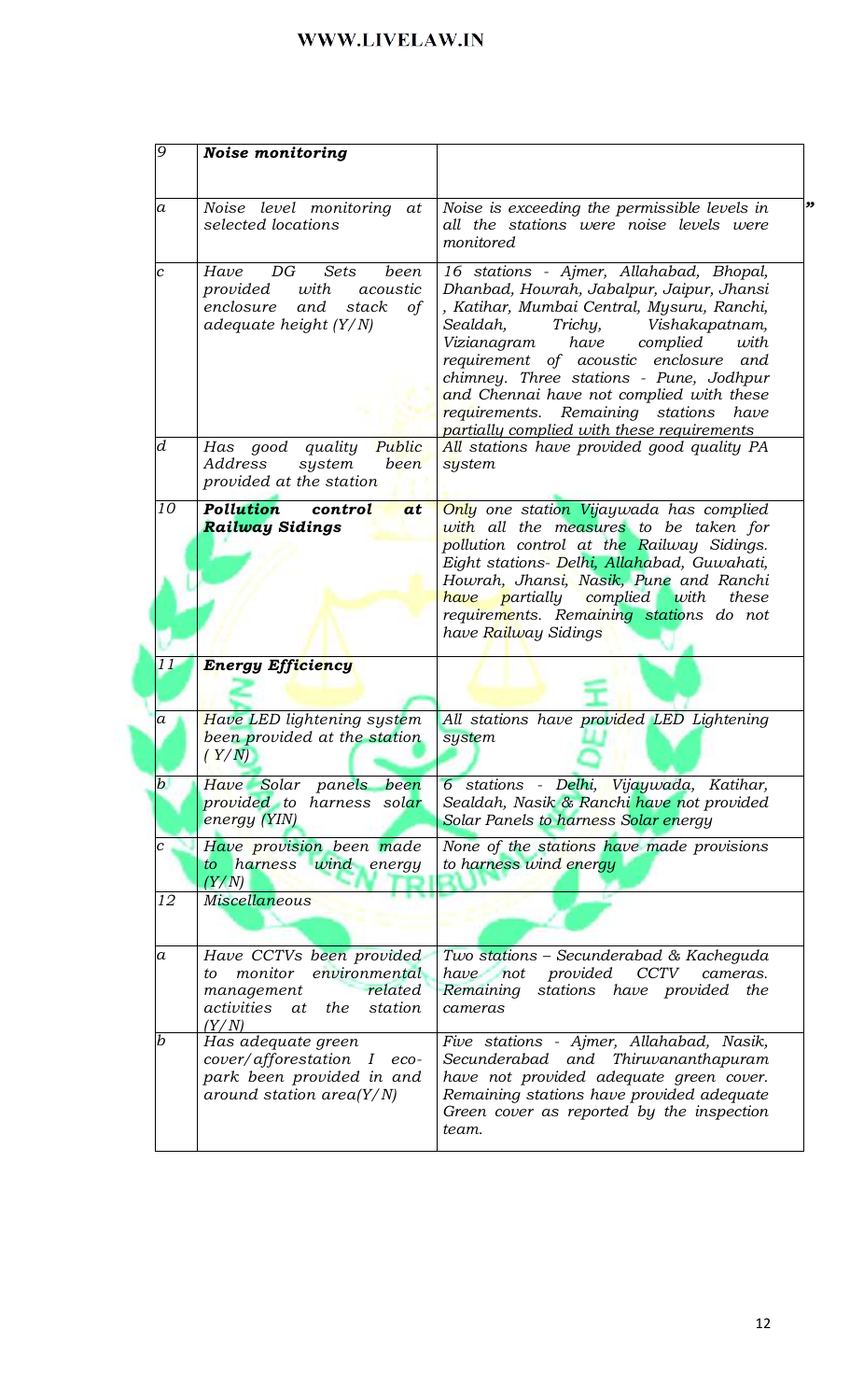| $\overline{c}$ | Was encroachment on<br>railway land observed in<br>and around station areas?<br>(Y/N)              | Encroachment was observed at three<br>stations- Bhopal, Jabalpur and Sealdah. No<br>encroachment was reported<br>in<br>the<br>remaining stations as reported by<br>the<br>inspection team. |
|----------------|----------------------------------------------------------------------------------------------------|--------------------------------------------------------------------------------------------------------------------------------------------------------------------------------------------|
| d              | Cleanliness level of tracks/<br>Platform<br>(Good)<br>/Average/Poor)                               | As reported Cleanliness level was "average"<br>in Bhopal, Jhansi and Mumbai and "Good"<br>in the remaining stations                                                                        |
| e              | the station<br>have<br>Does<br>public<br>mechanism<br>for<br>grievance redressal                   | One station- Ranchi- does not have<br>mechanism for public grievance redressal.<br>Remaining stations have a mechanism to<br>address the same                                              |
|                | Has<br>boundary<br>wall<br>/fencing been provided to<br>prevent encroachment<br>on<br>railway land | Two stations - Allahabad and Ranchi - have<br>not provided adequate boundary wall.<br>Remaining stations have provided the wall                                                            |
| g              | General<br>passenger<br>feedback<br>Positive/Negative/Neutral)                                     | Passenger feed back neutral in Ranchi, New<br>Delhi, Jhansi and Mumbai and positive in<br>the remaining stations                                                                           |

As per information provided in Table  $1 \& 2$ , it is observed that 28 stations ha<mark>ve achieved ISO 14001</mark> certification. However, none of these stations have addressed all the major environmental issues, the most significant of which being obtaining Consents under Air (Prevention and Control of Pollution) Act 1974 and Authorisation under Hazardous Waste (Management & Transboundary Movement) Rules, from concerned SPCBs/PCCs.

CPCB has categorized these 36 stations based on the assessment made during inspection by awarding weightage to different environmental aspects covered in Annexure V. The details of the same are given in Annexure VII. The stations have been classified in different categories based overall scoring as per details in Annexure VII. The same is given in Table 3 Below.

10. Classification of stations as Below Average, Average, Above Average and good has been given in Table 3 as follows: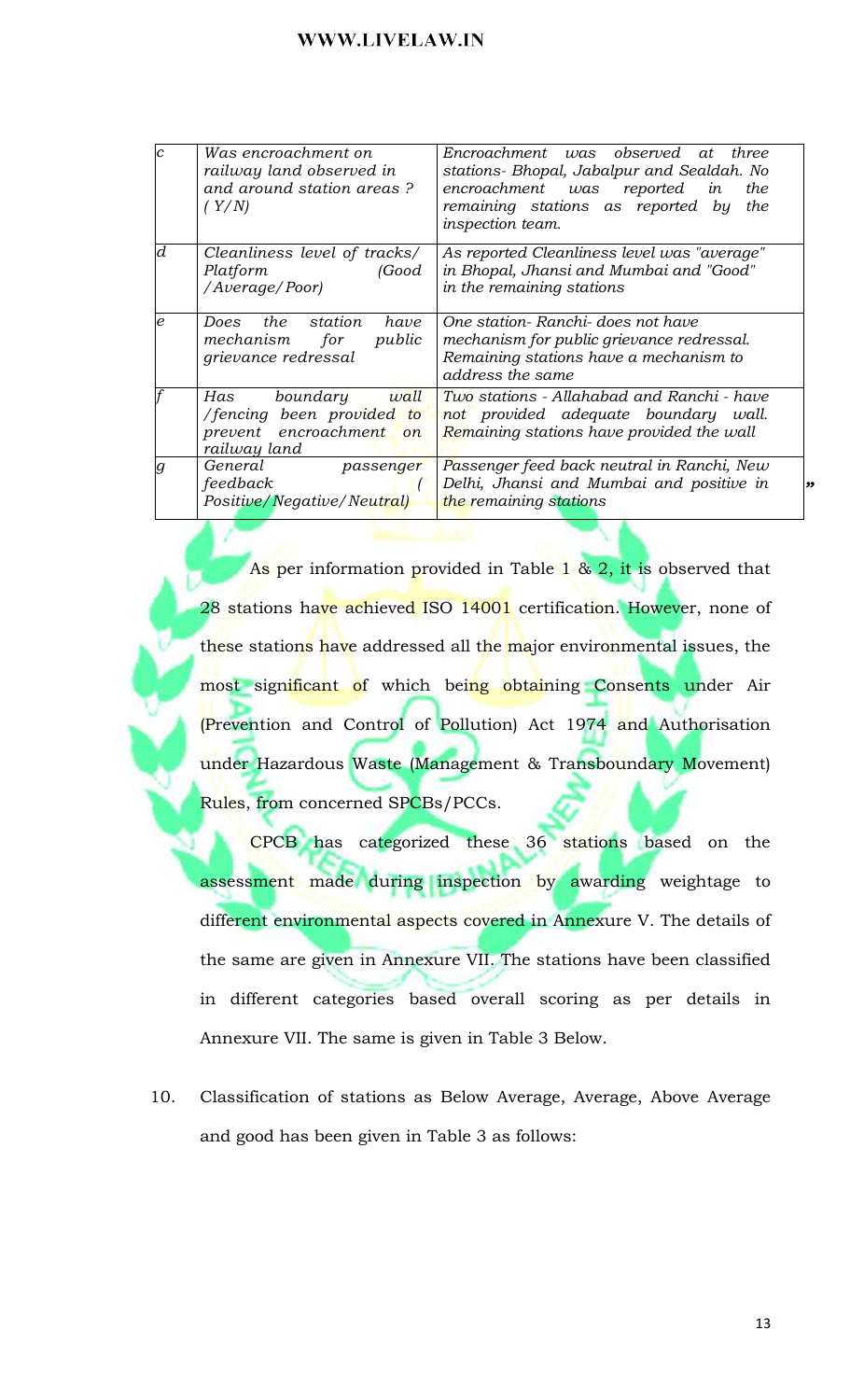# "TABLE 3: CLASSIFICATION OF STATIONS AS PER CPCB'S INSPECTION REPORT

| SI.<br>No      | <b>Station</b>             | Category (<40- Below Average; $40 - 50$<br>$-$ Average; 50 $-$ 60 ; Above Average; ><br>$60 - Good$ |
|----------------|----------------------------|-----------------------------------------------------------------------------------------------------|
| 1              | Jaipur                     |                                                                                                     |
| $\overline{2}$ | Visakhapatnam              |                                                                                                     |
| 3              | Mysuru                     | Good                                                                                                |
| 4              | Vadodara                   |                                                                                                     |
| 5              | Bilaspur                   |                                                                                                     |
| 6              | Tiruchchirapali Jn         |                                                                                                     |
| 7              | Digha                      |                                                                                                     |
| 8              | Dhanbad                    |                                                                                                     |
| 9              | <b>KATIHAR</b>             |                                                                                                     |
| 10             | Raipur                     |                                                                                                     |
| 11             | Pune                       |                                                                                                     |
| 12             | Jabalpur                   |                                                                                                     |
| 13             | Ajmer                      |                                                                                                     |
| 14             | Jodhpur                    |                                                                                                     |
| 15             | <b>MGR Chennai Central</b> |                                                                                                     |
| 16             | Bhopal                     | <b>Above Average</b>                                                                                |
| 17             | Guwahati                   |                                                                                                     |
| 18             | Howrah                     |                                                                                                     |
| 19             | Hubali                     |                                                                                                     |
| 20             | Mumbai Central             |                                                                                                     |
| 21             | Thiruvananthapuram         |                                                                                                     |
| 22             | LucknowJn.                 |                                                                                                     |
| 23             | Ranchi                     |                                                                                                     |
| 24             | Varanasi                   |                                                                                                     |
| 25             | Nasik Road                 |                                                                                                     |
| 26             | Agra                       |                                                                                                     |
| 27             | Jhansi                     | Average                                                                                             |
| $28 \,$        | Allahabad                  | <b>NAL.</b>                                                                                         |
| 29             | Secunderabad               |                                                                                                     |
| 30             | Kacheguda                  |                                                                                                     |
| 31             | Rajender Nagar             |                                                                                                     |
| 32             | New Delhi                  |                                                                                                     |
| 33             | Sealdah                    |                                                                                                     |
| 34             | Vizianagaram               | <b>Below Average</b>                                                                                |
| 35             | Vijayawada                 |                                                                                                     |
| 36             | Manduadih                  |                                                                                                     |

11. Recommendations of the CPCB are as follows:

### "3.0 RECOMMENDATIONS:

The following are the recommendation based on the observations in Section 2.0 :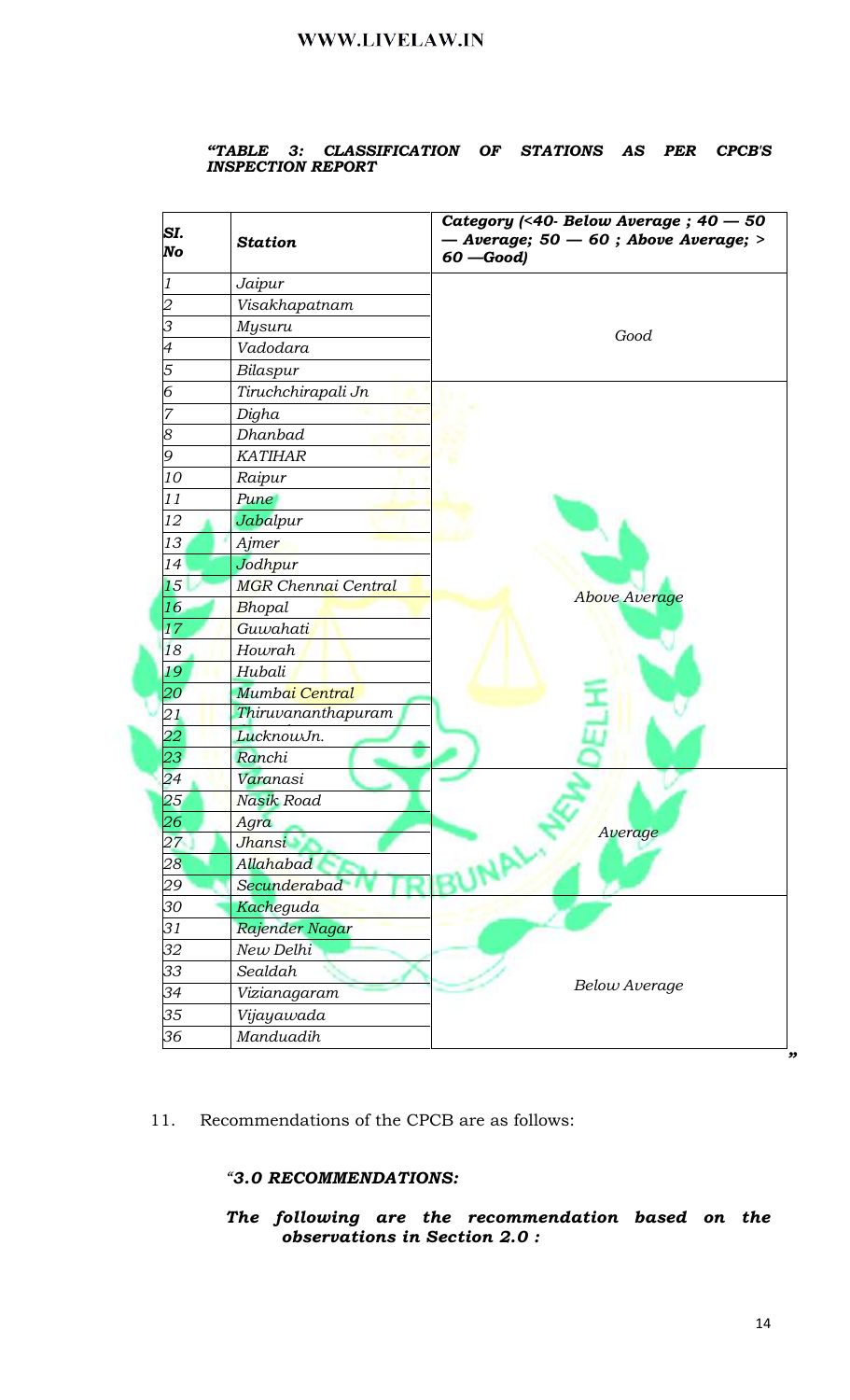- Five stations(Vadodara, Mysuru, Jaipur, Bilaspur and  $(i)$ Vishakhapatnam) are in the "Good" category and have achieved ISO 14001 certification, however as none of the stations has obtained Consents under Air (Prevention and Control of Pollution) Act 1981 & Water (Prevention and Control of Pollution) Act 1974 and Authorization under Hazardous Waste (Management & Transboundary Movement ) Rules 2016 from concerned SPCBs/PCCs, it is recommended that none of the stations be certified "Eco Smart".
- (ii) Action Plan for the remaining 720 stations be revised by Railways as follows:

-To ensure that all environmental aspects as per **Annexure V** are covered.

-The targets fixed should adequately address these environmental aspects and have verifiable indicators."

12. The stand of the Railways is that railway stations are not required to obtain consent under the Water (Prevention and Control of Pollution) Act, 1974 (The Water Act), the Air (Prevention and Control of Pollution) Act, 1984 (The Air Act) and the Hazardous Materials Act, 2016(The Hazardous Act) in view of press release issued by the MoEF&CC on 05.03.2016. Railway activities are handled by different constituents as follows:

- Railway stations,
- Railway offices,
- Railway colonies,
- Railway hospitals, schools,
- Railway good shed/sidings,  $\bullet$
- Coaching depots,  $\bullet$
- General store depots,  $\bullet$
- Laundries
- Workshops
- Refurbishing workshops
- Repair and maintenance sheds etc."

All such constituents have independent establishments, administration and activities and are governed by different rules based on their core activities.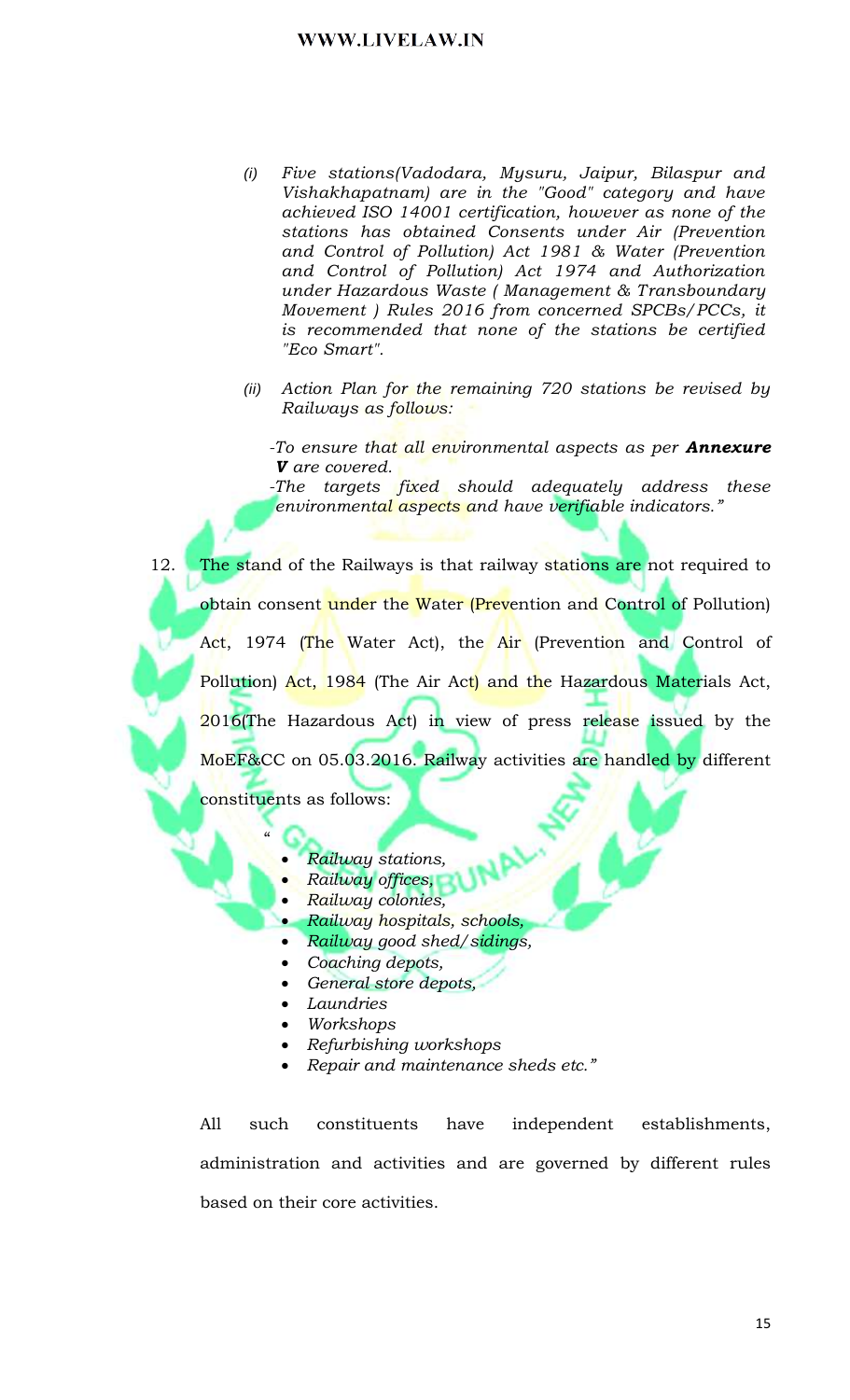13. Railway stations involve interchange of passengers and providing basic amenities for movement and stay at platforms. Regulatory environmental norms taken into account by CPCB are not relevant for the railway stations. No production/manufacturing industries activity takes place at railway stations and therefore the Water Act, the Air Act and the Hazardous Rules are not applicable.

#### V. Consideration of the reports and further directions:

- We have heard Learned ASG for the Railway Administration and 14. learned Counsel for the CPCB.
- The report of the Railway Administration is to the effect that 15. necessary initiatives have been taken for plastic and other waste management, preventing open defecation on railway tracks and discharge of waste on platforms and lines. Such initiative is also being taken for the remaining 683 major stations. While all such efforts may certainly be done, the report of CPCB classifying 36 stations where special initiative has been taken in the first instance to achieve ISO 14001 cannot be ignored. The report has classified 05 stations as good, 18 as above average, 05 as average and 08 as below average for the reasons given in the said report. The Railway Administration needs to look into the said reasons and take further remedial action.
- 16. Learned ASG on behalf of the Railway Administration has objected to the stand of the CPCB about the requirement for obtaining "Consent" under the Water and Air Act and "Authorization" under the Hazardous Management Rules, 2016. We are unable to accept this object. The basis of contention of learned ASG is the Notification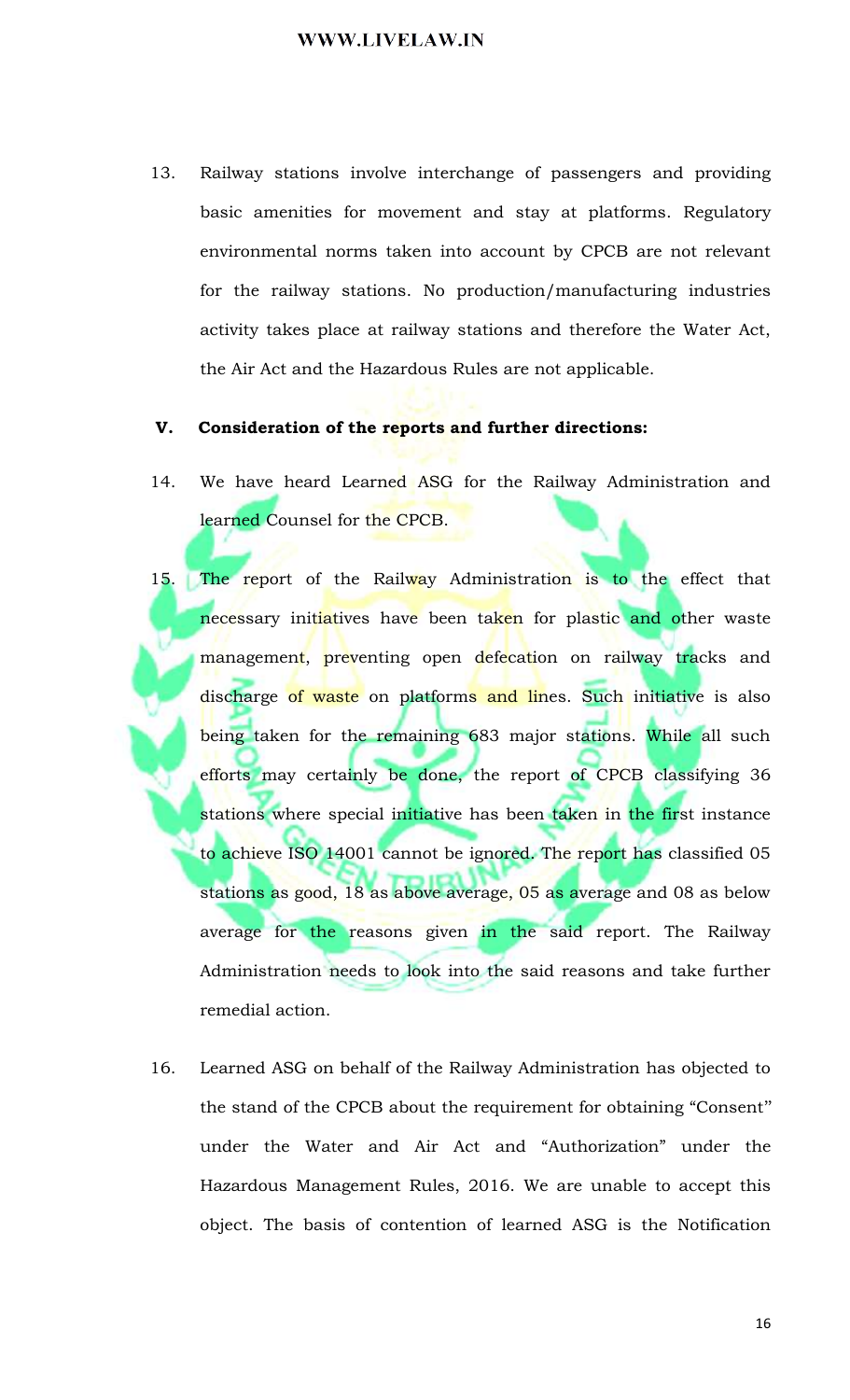dated 05.03.2016 issued by the MoEF&CC on the subject of categorization of industries. We are unable to read the said Notification to mean that the railway stations or the activities of the Railway Administration do not attract the Air Act, the Water Act or the Environment (Protection) Act, 1986 (The EP Act). The fact that MoEF&CC has included railway activities in the list of some of the categories including 'red category' of industries is an indication that the MoEF&CC treats the Railway Administration to be within the purview of the EP Act as the said categorization itself is with reference to the said Act. Moreover, vide order dated 11.10.2019, while dealing with polluting activities at and around railway godown Faizabad, Uttar Pradesh, in the course of loading and unloading of cement, fertilizers and grains by trucks, this Tribunal in O.A. No. 989/2018, Shivansh Pandey Vs. State of Uttar Pradesh noted the observations of Public Accounts Committee of 16<sup>th</sup> Lok Sabha to the effect that Consent mechanism under the Water Act and the Air Act is applicable to the Railway Administration. The Tribunal observed as

follows:

- "8. The report of the Expert Committee filed by the Railway Board with its letter dated 26.09.2019 refers to the Public Accounts Committee of 16th Lok Sabha which noted that consent for operations from the SPCB was being obtained in 50% of the sidings, tests checked and specific guidelines were issued to the zonal railways for obtaining such consent. In view of default in the present case and possibility of similar defaults elsewhere, let the Railway Board ensure that its directions are complied and mandate of law is followed. Appropriate action be taken against the heads of the zonal offices concerned for defaults.
- 9. Apart from not following the requirement of taking requisite consents, the Railway Administration at Faizabad is not following the measures to be adopted at loading/unloading points. It can be inferred that at other locations of railway sidings and good sheds, there may be similar situation. This needs to be checked by an appropriate mechanism to be evolved by the Railway Board. The Additional DRM (Operations) Lucknow present before this Tribunal has made a statement that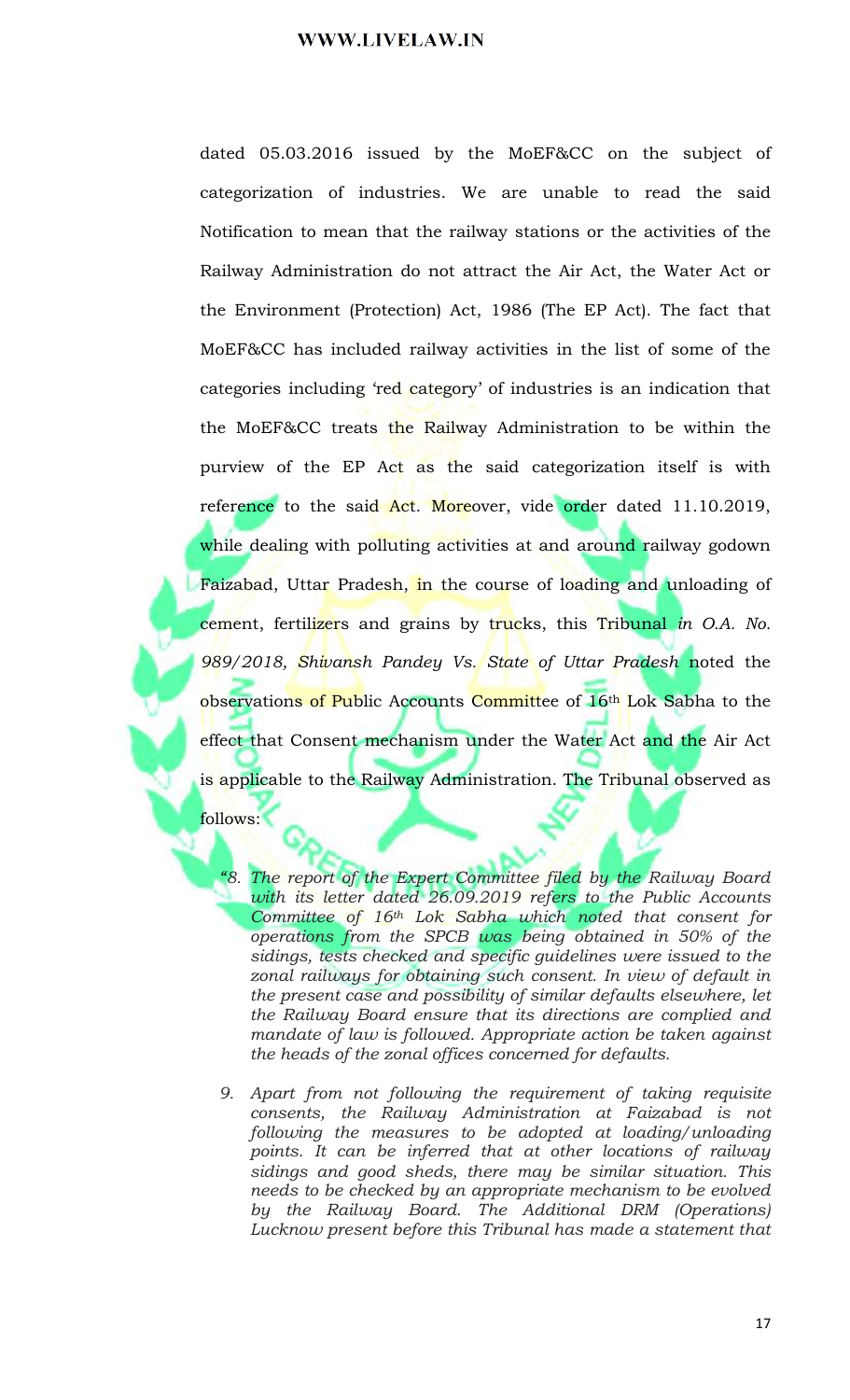necessary steps for enforcing the law and necessary safeguards will now be taken within one month. The officer may take the steps and file his report before this Tribunal and also before the Railway Board. The Railway Board may compile appropriate information with regard to other such locations and furnish a comprehensive report. The Railway Board may depute a suitable senior officer with the compliance report on the next date."

We may now refer to the 38<sup>th</sup> Report of the Public Accounts 17. Committee of 16<sup>th</sup> Lok Sabha dealing with the subject of Environment Management in Indian Railways Stations, Trains and Tracks based on C&AG Report No. 21 of 2012-13, Union Government (Railways) Performance Audit, relating to Ministry of Railways, wherein it was

## observed:-

### "9. Air Pollution

<mark>Railway board had not issued any com</mark>prehensive guidelines specially for sidings, handling and transporting the pollution intensive commodities like coal, iron ore cement fertilizers, petroleum etc. Indian Railways has failed to substantive action to integrate environmental concerns with operational policies. It was recommended by the Committee to formulate a comprehensive environmental policy for controlling air pollution at stations and ensure regular and effective monitoring.<sup>2</sup>

### 12. Non compliance with statutory regulations

Section 21 of the Air (Prevention and Control of Pollution) Act, 1981 clearly stipulates that all sidings and Railway Good sheds require Consent for Operation (CFO) from the SPCB. The CFO was obtained only in 55% of sidings test checked. Some of the Zonal Railways presumed that consent was not required for all sidings/ goods sheds. The Committee recommended that Ministry should prescribe concrete quidelines for operation of sidings/goods sheds which are to be adhered by the Zonal Railways.<sup>3</sup>

### 23. Effluent treatment

It was observed by the Committee that there was no system for monitoring quality and quantity of waste water at stations. ETP was not installed at major stations and in absence of ETPs, effluents were being discharged from major stations at low lying areas/water bodies and municipal drainage resulting in contamination of ground water.<sup>4</sup>

### Other incidental issues

<sup>&</sup>lt;sup>2</sup> Para9(Recommendation No.3)

 $^3$  Para 12 (Recommendation No.4 and 5)

<sup>&</sup>lt;sup>4</sup>Para 23 (Recommendation No. 11)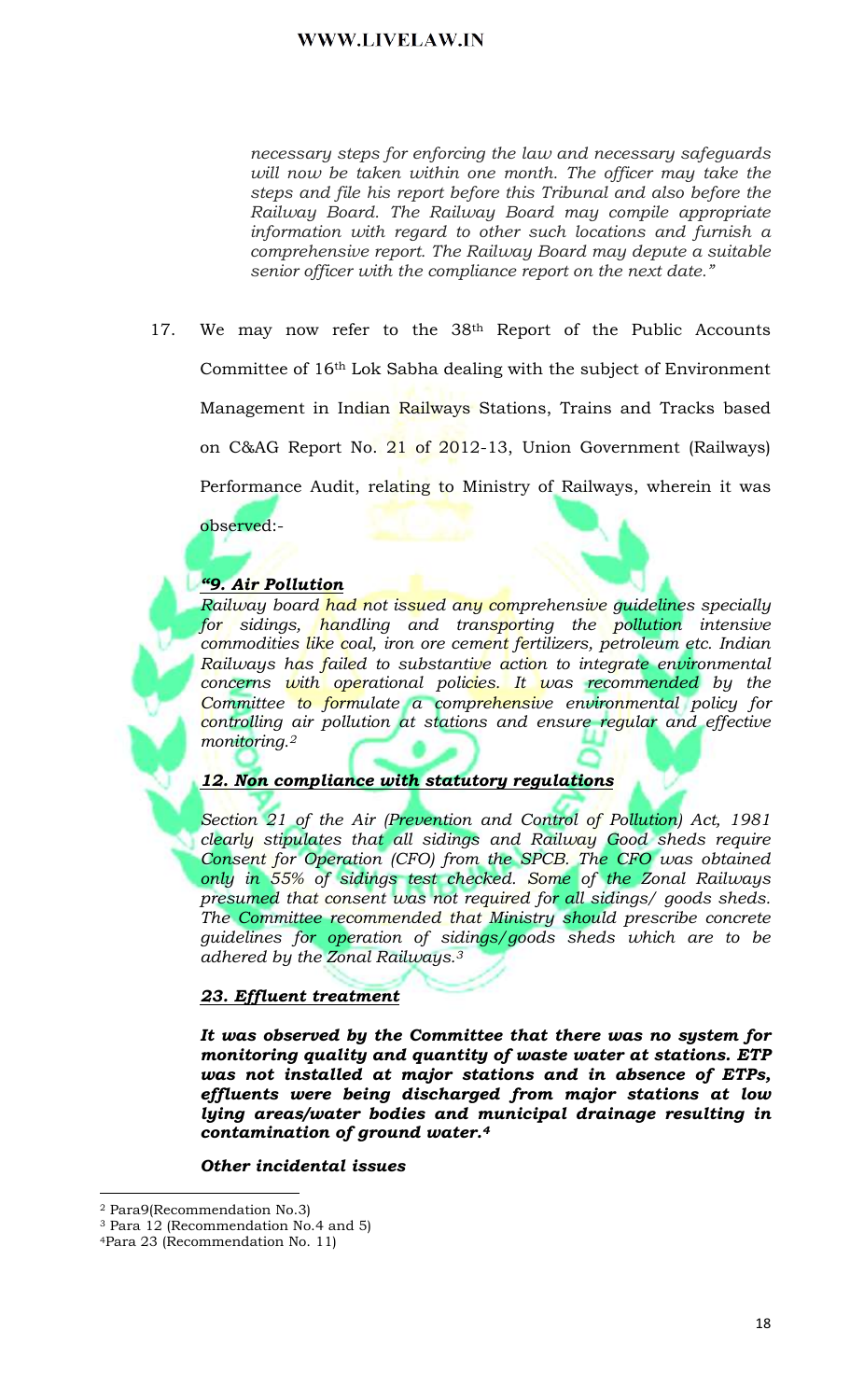The Committee had also recommended several incidental issue like:

- Setting up of a separate housekeeping wing for maintaining cleanliness and sanitation at stations.
- Setting up of bio diesel plants
- Exploring and utilization of energy conservation resources
- Maintenance of bio toilets
- Control of noise pollution near habitation/silent zones."
- A look at the statutory scheme of the statutes in question shows that 18. the stand of the Railway Administration is untenable. The Water Act was enacted in 1974 with a view to set up a regulatory framework to ensure that domestic and industrial effluents are not discharged into the water or seas without adequate treatment. The long title of the Water Act and "Statements of Objects and Reasons" make the objects of the statute clear. Broad scheme of the Water Act is to set up Central and State Boards which are assigned functions of preparing programmes for prevention and control of water pollution, provide penalties for contravention of preventions etc. Section 19 of the Water Act provides for restricting the application of the Act to certain areas. Section 20 of Water Act provides for power to obtain information, Section 21 is about power to take samples of effluents and procedure to be followed and Section 23 is with regard to power of entry and inspection. Section 24 prohibits use of stream or well for disposal of polluted mater. Section 25 provides for requirement of Consent from the State Boards to establish any industry, operation or process or any treatment and disposal or any extension or addition thereto which is system likely to discharge sewage or effluents into stream, well, sewer or on land. Rule 32 of the Water (Prevention and Control of Pollution) Rules, 1975 provides for the format for Application for Consent. Form - XIII "Application for Consent for Establishment or taking any steps for Establishment <sub>of</sub>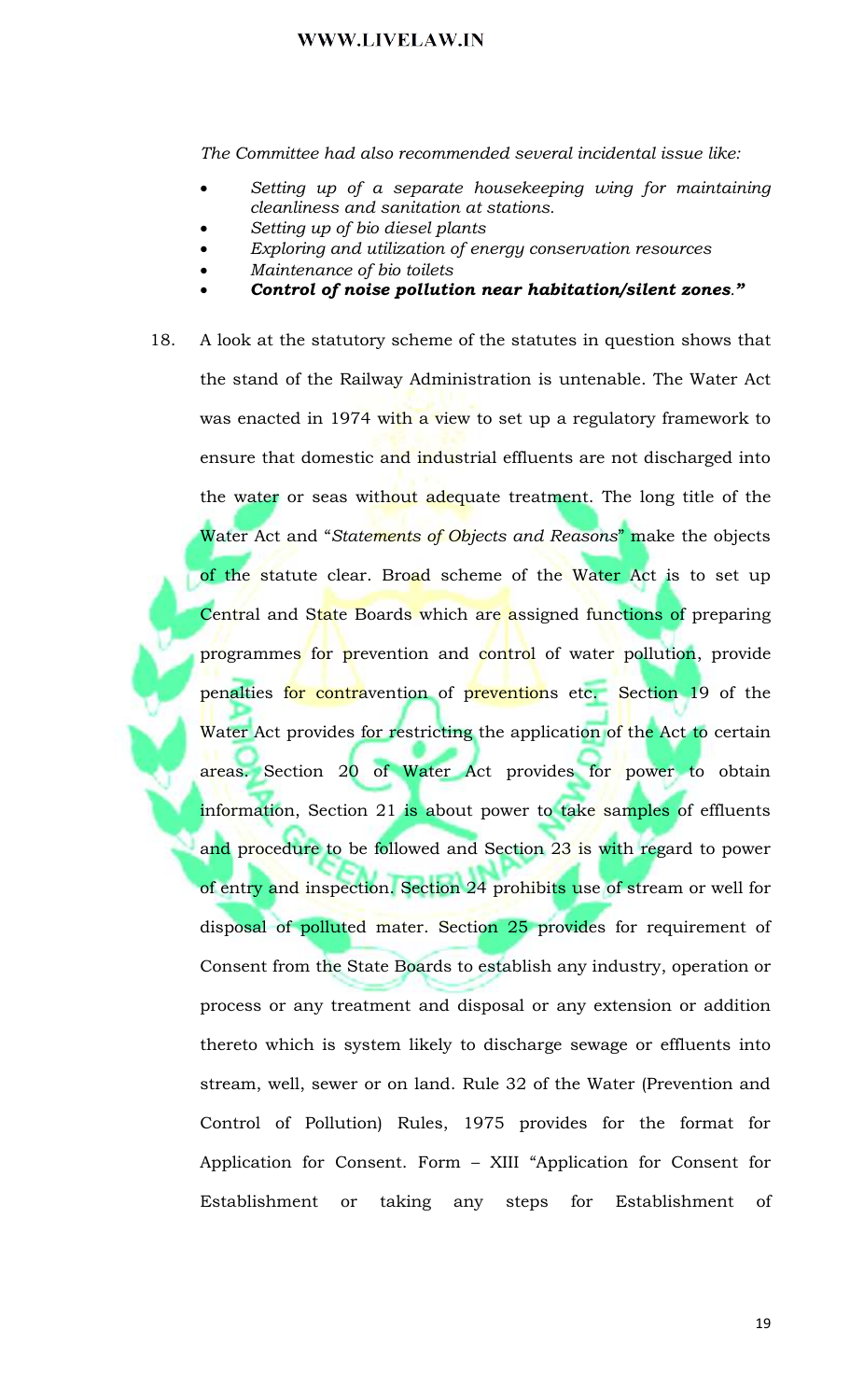Industry/Operation/Process/or any Treatment Disposal System for Discharge, Continuation of Discharge under Section 25 or Section 26 of Water Act, 1974" lays down the columns which require giving of information relevant to determine the nature and extent of such discharge.

The Air Act is intended to provide for prevention, control and abatement of air pollution. On the pattern of the Water Act, Central and State Boards are assigned statutory duties to prepare programmes for prevention, control and abatement of air pollution. Section 19 provides for declaring air pollution control areas. Section 21 provides for requirement for Consent to Establish and Operate. Rule 9 of the Air (Prevention and Control of Pollution) Rules, 1983 Form-I "Application Consent prescribes for for Emission"/Continuation of Emission under Section 21 of the Air Act, 1981 for such application under which relevant particulars are mentioned.

Under the Water Act and the Air Act, there are statutory powers to issue appropriate directions to regulate and control of water and air pollution. Noise pollution is also regulated under the Air Act.

It is, thus, clear that wherever there is significant generation of solid 19. and liquid waste and gaseous emissions, the Water Act and the Air Act are attracted so that regulatory functions can be exercised. There is every reason to presume that major railway stations (classified as such by the Railway Administration itself) are generating solid waste and discharging liquid waste water as well as releasing gaseous emissions unless shown to the contrary. Applying such test, it must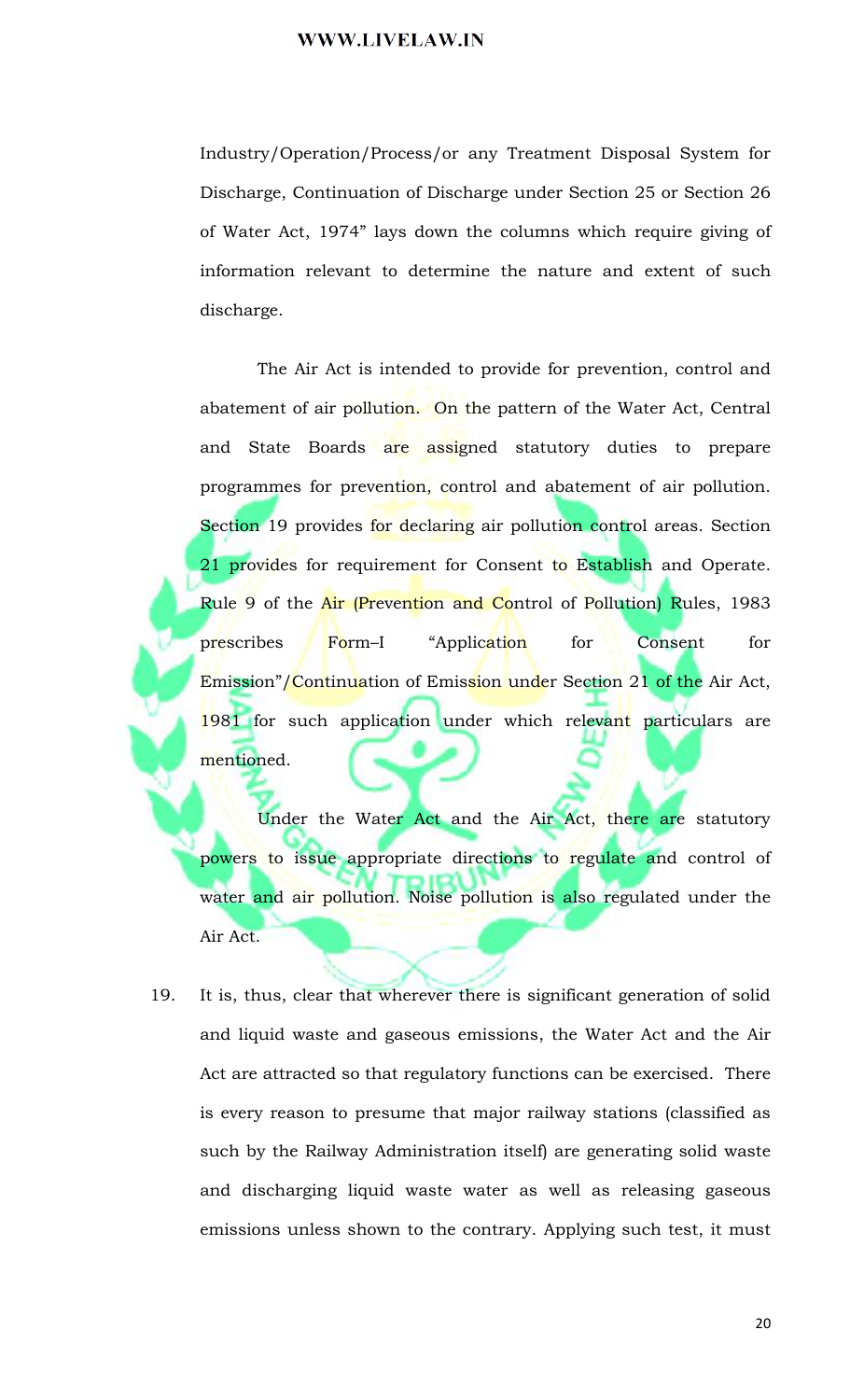be held that such stations are governed by the regulatory regime of the Water Act and the Air Act, unless shown to the contrary. There cannot be any blanket exclusion of or exemption from the regulatory regime for such major railway stations. Thus, all major railway stations must secure Consent to Establish/Expansion and Consent to operate under the Water Act and the Air Act within three months failing which the State Board will take necessary action under the provisions of Water and Air Act in accordance with law.

The contention that restricted meaning should be given to the word 'industrial' under Section 21 of the Air Act is again untenable. In the context of the Air Act, industrial station is covered by the expression "industrial plant" under Section 21 of the Air Act as defined under Section 2(k) thereof. The object of the Act is to control air pollution and if air pollutants are emitted in atmosphere by activities at railway station, railway station cannot be excluded from such definition so as to avoid remedial measures for control of air pollution. Of course, if there is no scope for such emission, such railway station can be excluded depending upon potential of activities at such station. Major stations prima facie cannot be excluded. If any such claim is made that no such activity of emission of pollutants is taking place at any particular station, the same may be examined by the CPCB on the State Board/PCC on its own merit

The object of the Water Act is to provide for the prevention and control of water pollution and maintaining or restoring of wholesomeness of water.

The provisions under Section 2 Defines: (d) "occupier"., (dd) "outlet"., (e) "pollution"., (g) "sewage effluents"., (j) "streams".,(k)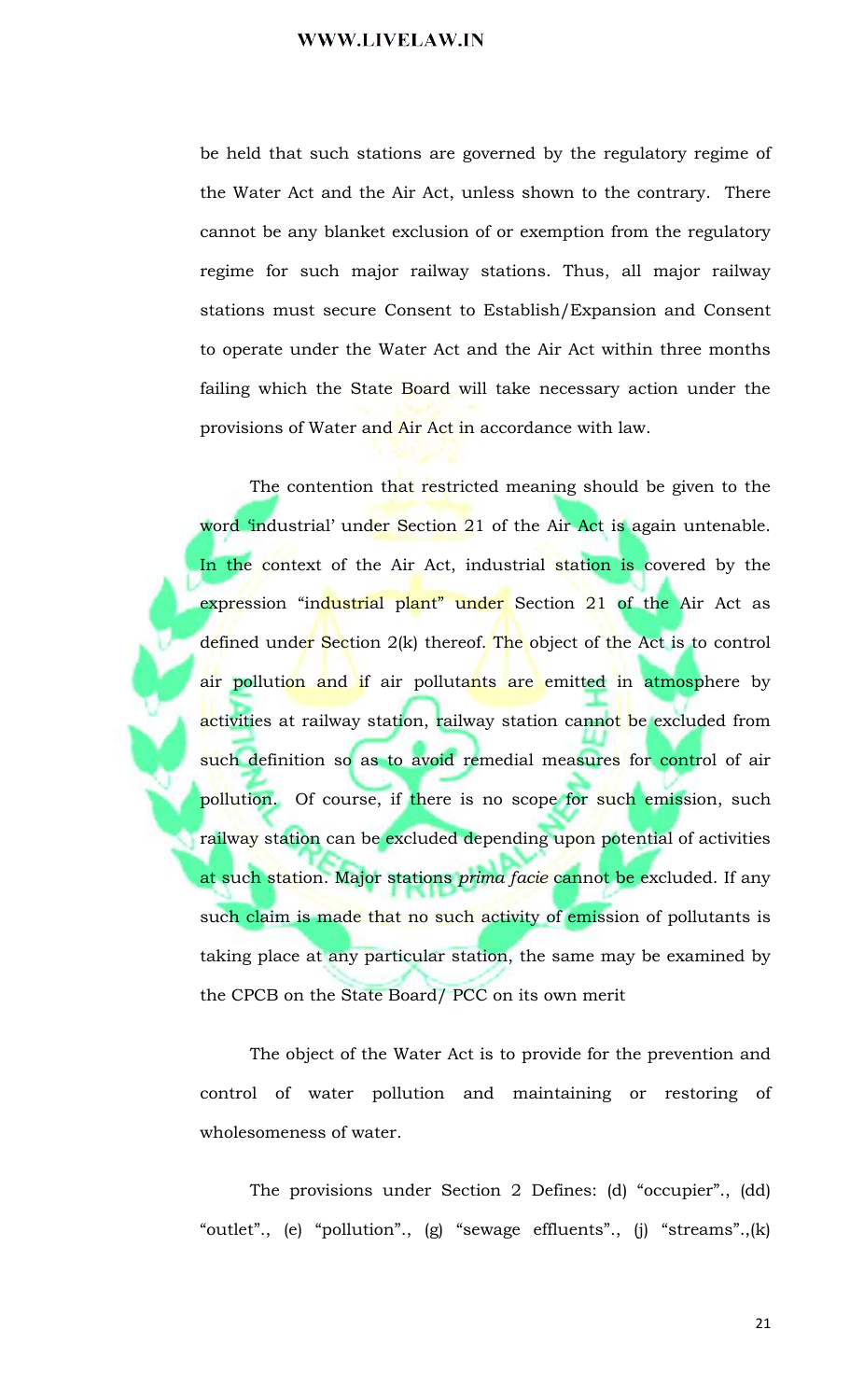"trade effluent" etc. bring railway under the provisions of the Water Act, 1974.

Further, Section 24 Prohibits on use of stream or well for disposal of polluting matter etc.-

(1) Subject to the provisions of this section-

(a) no person shall knowingly cause or permit any poisonous, noxious or polluting matter determined in accordance with such standards as may be laid down by the State Board to enter (whether directly or indirectly) into any 21[Stream or well or sewer or on land]; or

(b) no person shall knowingly cause or permit to enter into any stream any other matter which may tend, either directly or in combination with similar matters, to impede the proper flow of the water of the stream in a manner leading or likely to lead to a substantial aggravation of pollution due to other causes or of its consequences.

(2) A person shall not be guilty of an offence under sub-section (1), by reason only of having done or caused to be done any of the following acts, namely,-

> (a) constructing, improving or maintaining in or across or on the bank or bed of any stream any building, bridge, weir, dam, sluice, dock, pier, drain or sewer or other permanent works which he has a right to construct, improve or maintain;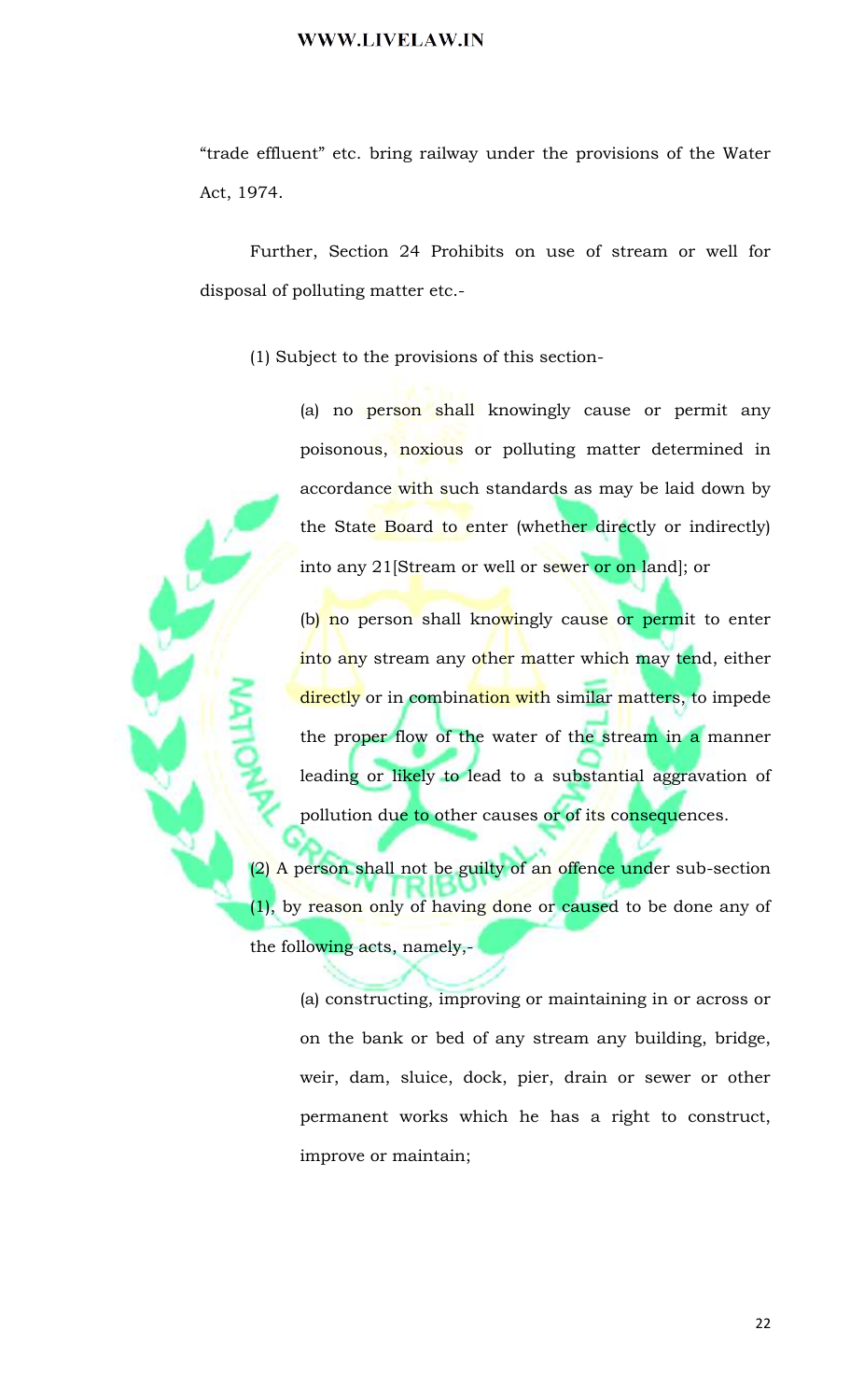(b) depositing any materials on the bank or in the bed of any stream for the purpose of reclaiming land, or for supporting, repairing or protecting the bank or bed of such stream provided such materials are not capable of polluting such stream;

(c) putting into any stream any sand or gravel or other natural deposit which has flowed from or been deposited by the current of such stream;

(d) causing or permitting, with the consent of the State Board, the deposit accumulated in a well, pond or reservoir to enter into any stream.

 $(3)$ 

Section 25 Restriction on new outlets and new discharges.

(1) Subject to the provisions of this section, no person shall, without the previous consent of the State Board-

(a) establish or take any steps to establish any industry, operation or process, or any treatment and disposal system or any extension or addition thereto, which is likely to discharge sewage or trade effluent into a stream or well or sewer or on land (such discharge being hereafter in this section referred to as discharge of sewage); or

(b) bring into use any new or altered outlet for the discharge of sewage; or

(c) begin to make any new discharge of sewage: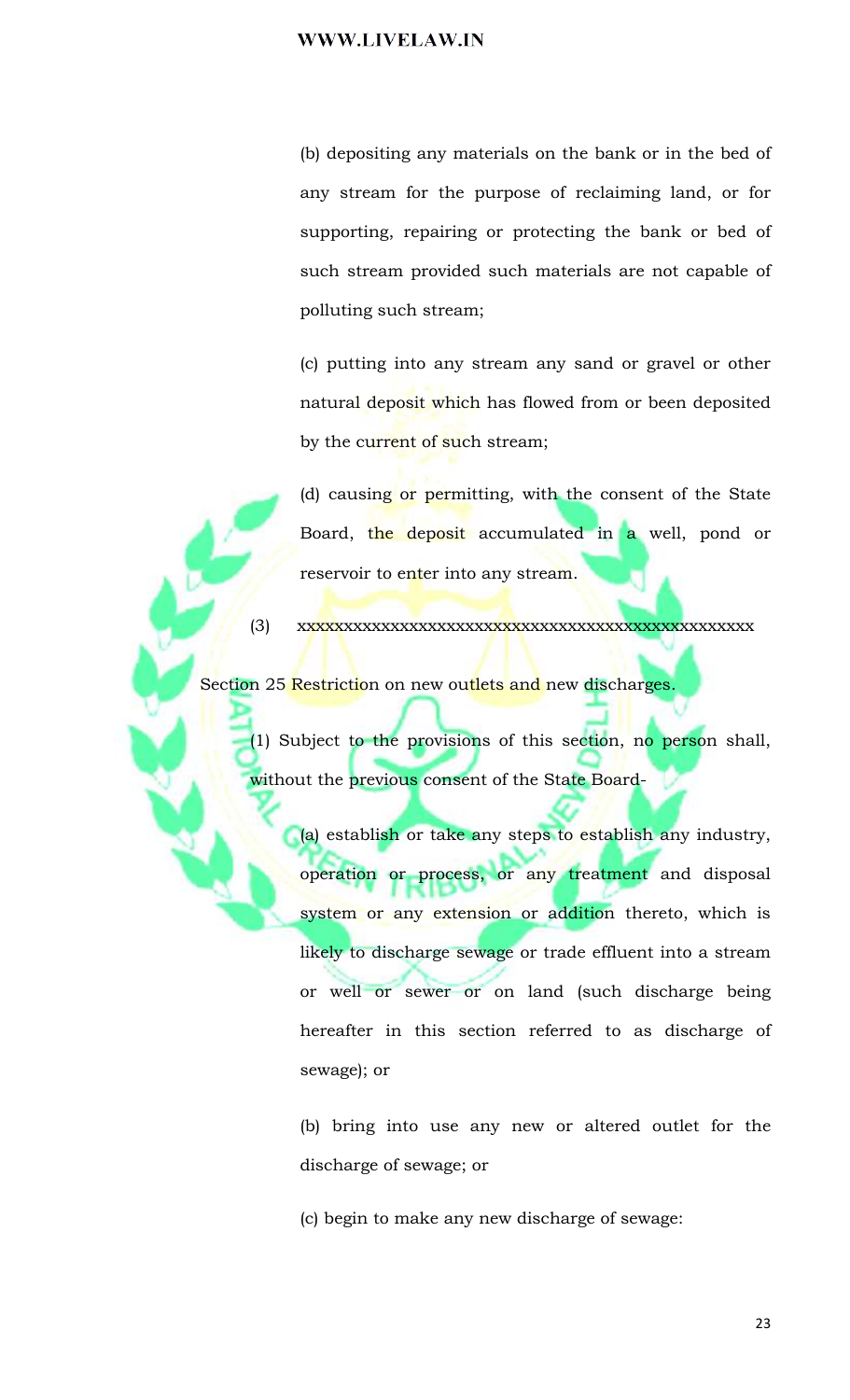PROVIDED that a person in the process of taking any steps to establish any industry, operation or process immediately before the commencement of the Water (Prevention and Control of Pollution) Amendment Act, 1988, for which no consent was necessary prior to such commencement, may continue to do so for a period of three months from such commencement or, if he has made an application for such consent, within the said period of three months, till the disposal of such application.

(2) An application for consent of the State Board under subsection (1) shall be made in such form, contain such particulars and shall be accompanied by such fees as may be prescribed.

(3) The State Board may make such inquiry as it may deem fit in respect of the application for consent referred to in subsection (1) and in making any such inquiry shall follow such procedure as may be prescribed.

(4) The State Board may-

(a) grant its consent referred to in sub-section (1), subject to such conditions as it may impose, being-

(i) in cases referred to in clauses (a) and (b) of subsection  $(1)$  of section 25, conditions as to the point of discharge of sewage or as to the use of that outlet or any other outlet for discharge of sewage;

(ii) in the case of a new discharge, conditions as to the nature and composition, temperature, volume or rate of discharge of the effluent from the land or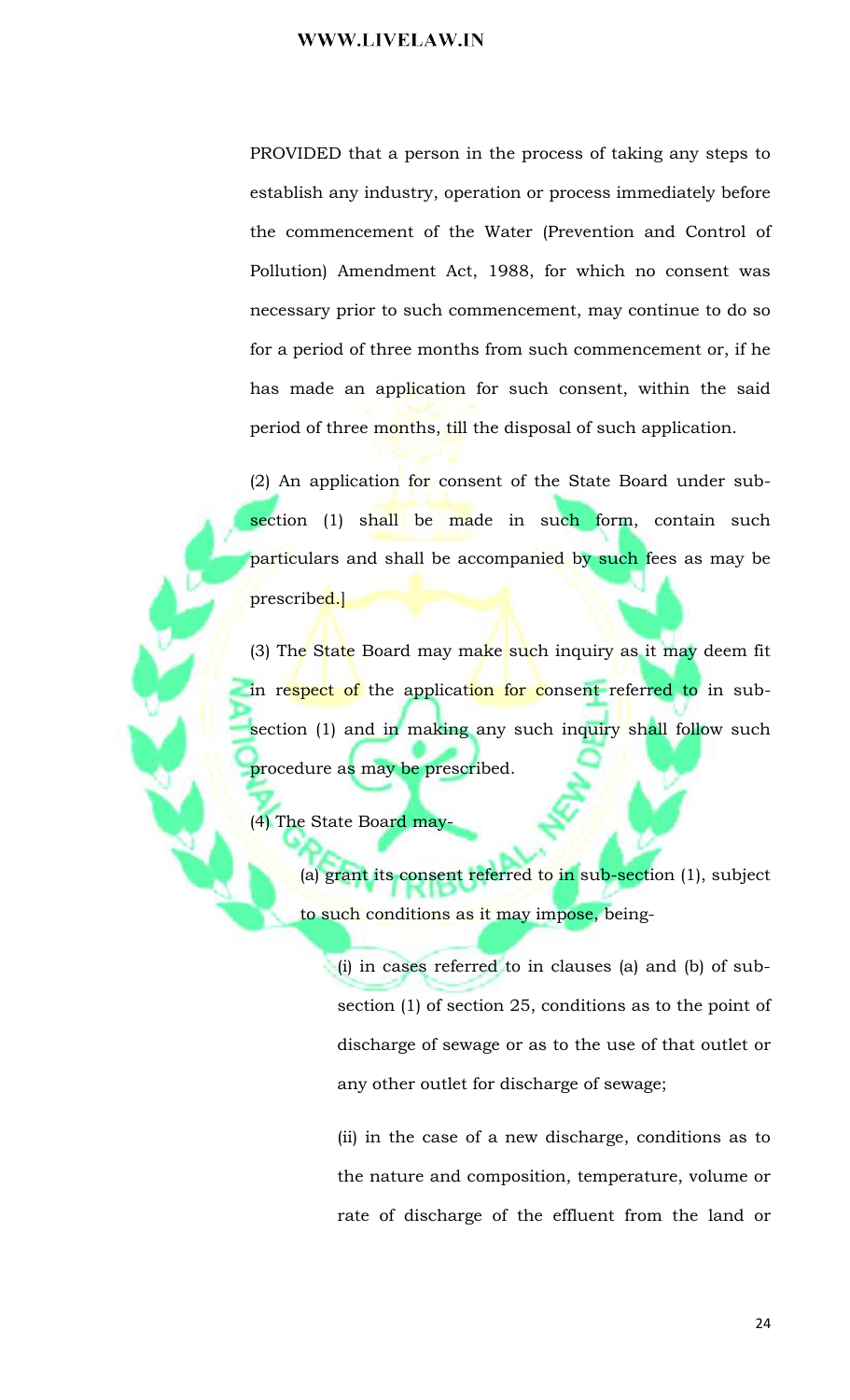premises from which the discharge or new discharge is to be made; and

(iii) that the consent will be valid only for such period as may be specified in the order,

and any such conditions imposed shall be binding on any person establishing or taking any steps to establish any industry, operation or process, or treatment and disposal system or extension or addition thereto, or using the new or altered outlet, or discharging the effluent from the land or premises aforesaid; or

(b) refuse such consent for reasons to be recorded in writing.

(5) Where, without the consent of the State Board, any industry, operation or process, or any treatment and disposal system or any extension or addition thereto, is established, or any steps for such establishment have been taken or a new or altered outlet is brought into use for the discharge of sewage or a new discharge of sewage is made, the State Board may serve on the person who has established or taken steps to establish any industry, operation or process, or any treatment and disposal system or any extension or addition thereto, or using the outlet, or making the discharge, as the case may be, a notice imposing any such conditions as it might have imposed on an application for its consent in respect of such establishment, such outlet or discharge.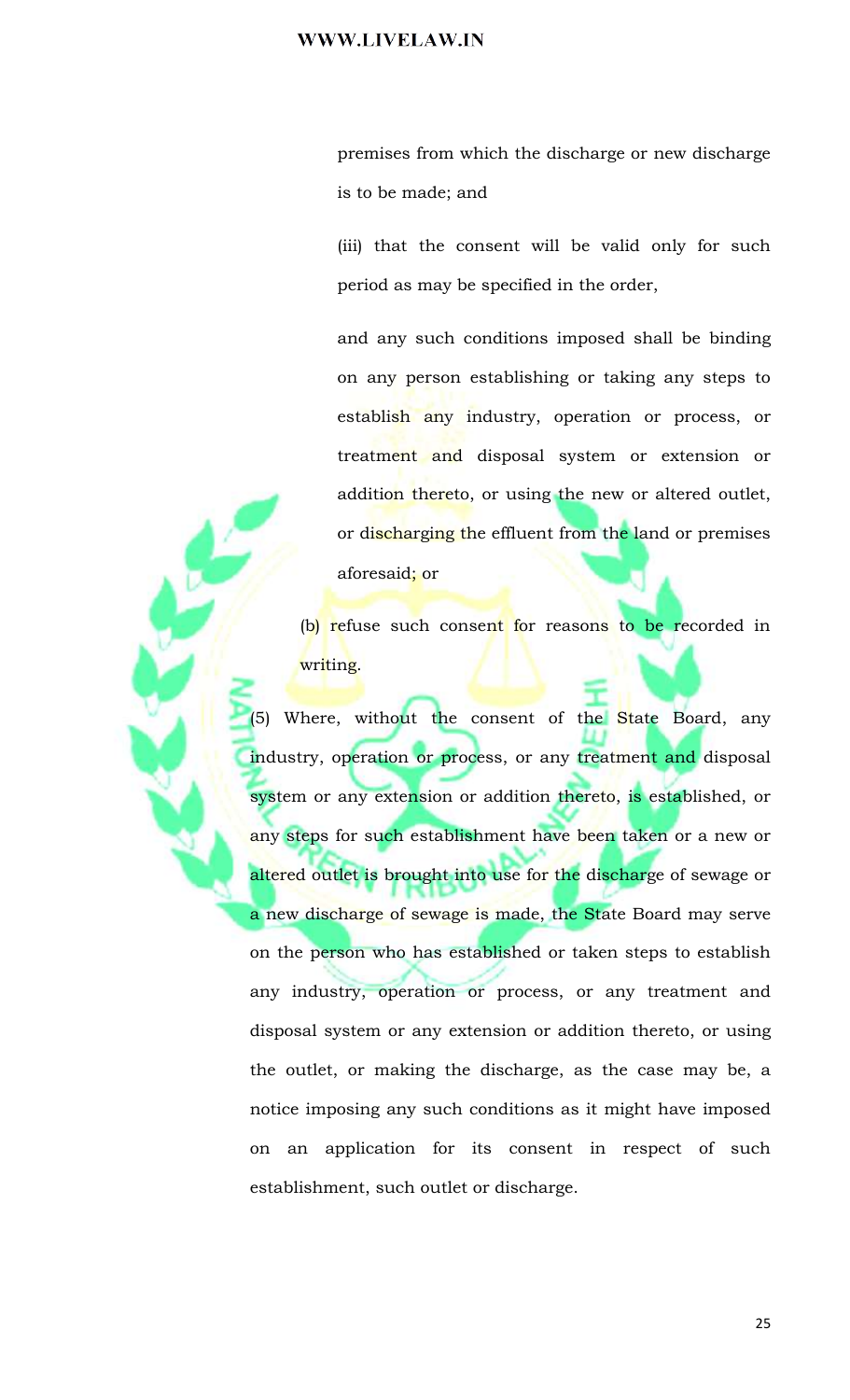- 
- 

Section 27. Refusal or withdrawal of consent by State Board.

 $(1)$  A State Board shall not grant its consent under sub-section (4) of section 25 for the establishment of any industry, operation or process, or treatment and disposal system or extension or addition thereto, or to the bringing into use of a new or altered outlet unless the industry, operation or process, or treatment and disposal system or extension or addition thereto, or the outlet is so established as to comply with any conditions imposed by the Board to enable it to exercise its right to take samples of the effluent.

(2) A State Board may from time to time review

(a) any condition imposed under section 25 or section 26 and may serve on the person to whom a consent under section 25 or section 26 is granted a notice making any reasonable variation of or revoking any such condition.

(b) the refusal of any consent referred to in sub-section  $(1)$  of section 25 or section 26 or the grant of such consent without any condition, and may make such orders as it deemed fit.]

 $(3)$ 

20. There can also no dispute with the proposition that Environment (Protection) Act, 1986 also applies to all major railway stations. The said Act aims to protect and improve environment. Section 3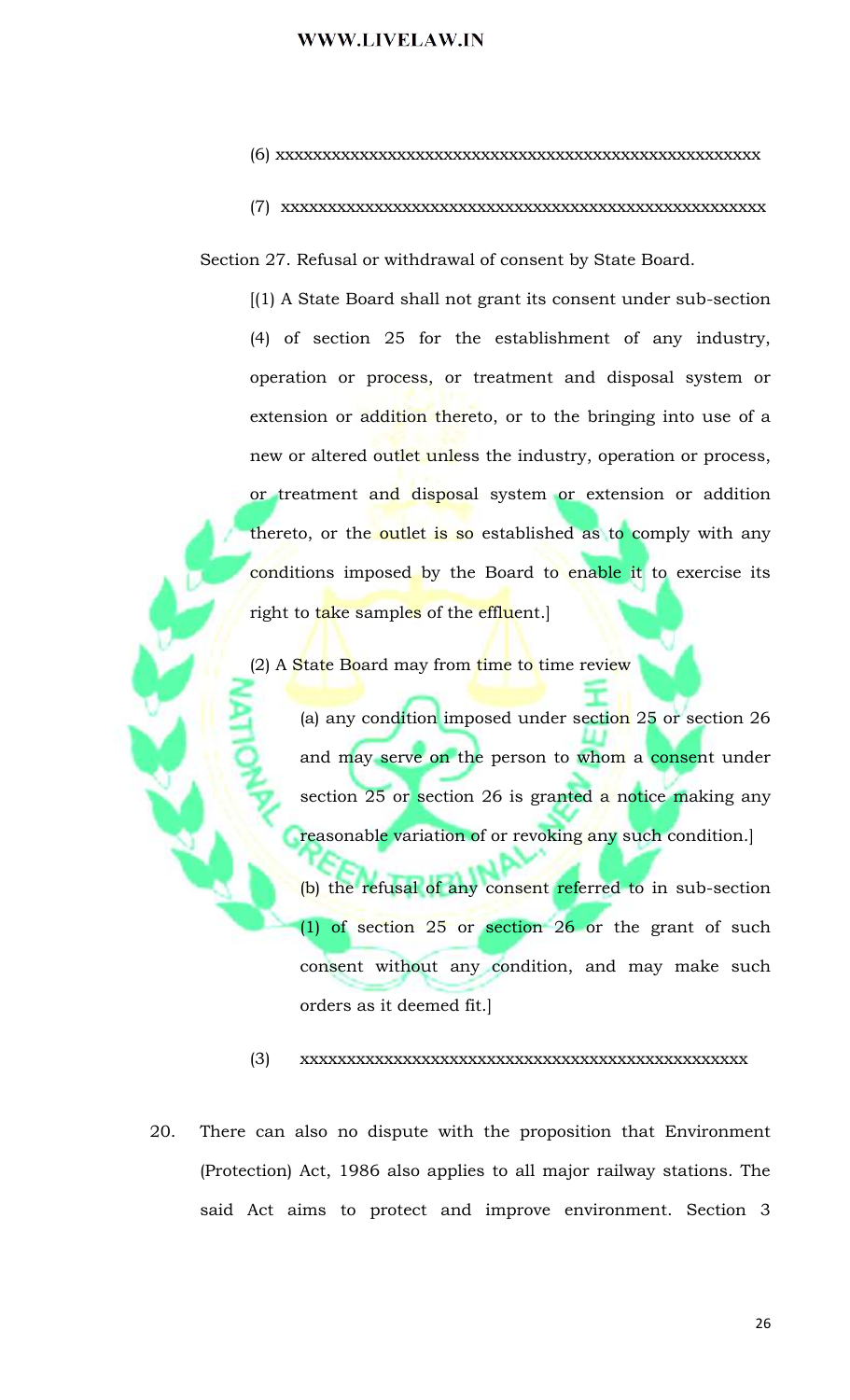empowers the Central Government to take measures to protect and improve the environment. Section 5 deals with power to give directions. Section 25 empowers the Central Government to frame Rules laying down standards for environment pollutants, safeguards for hazardous substances, manner of analysis of air, water and soil. The Rules framed under the said Act include solid waste, plastic waste, bio-medical waste, hazardous waste, C&D waste, e-waste Rules. Several activities take place at major railway stations which may attract provisions of the Rules. The said Rules have, thus, to be complied by all the major railway stations, to the extent applicable. The EP Act is an umbrella legislation which enables the Central Government to frame Rules on the subject of environment protection and to issue directions. Rules framed applied to every generator of waste and occupier of the place where waste is generated. Undoubtedly, the railway premises are such places. The Railway Administration is the occupier of such places where waste is generated.

As regards the judgment of the Bombay High Court in Goa Foundation & Anr. V. The Konkan Railway Corporation<sup>5</sup> relied upon by the learned ASG observing that the expression 'industries, operations or processes etc.' cannot bring within its sweep the activities of providing a rail line and the provisions of the Environment Act have no application in respect of work undertaken in exercise of powers conferred under Section 11 of the Railway Act, 1989, we note that the judgement does not deal with setting up and operation of major railway stations. It is now well settled that environment norms have to be read into every regulatory statute even if the such statute is

<sup>&</sup>lt;sup>5</sup> AIR1992 Bom 471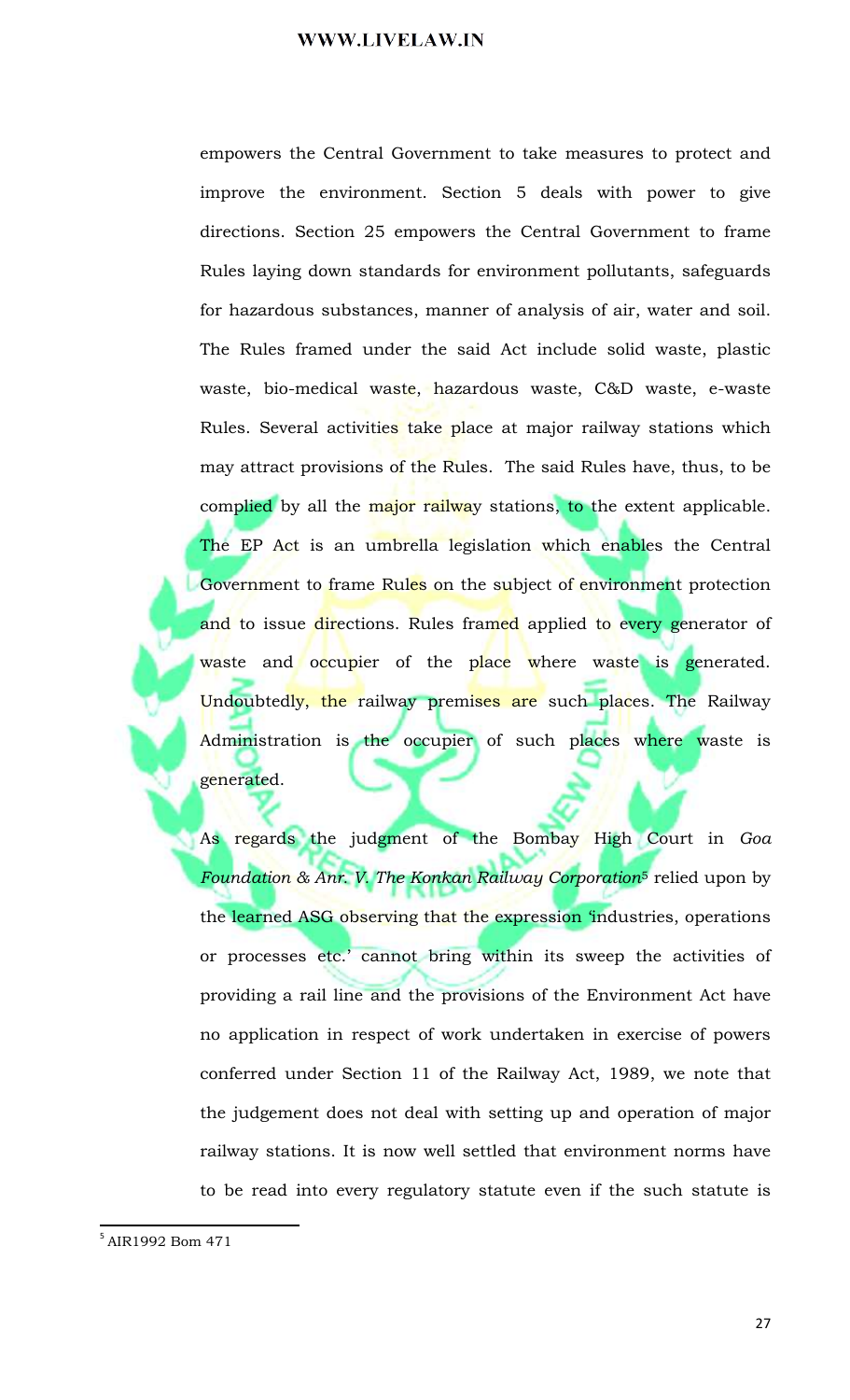subsequent to the environment laws<sup>6</sup>. Hon'ble Supreme Court has held that 'Sustainable Development' and 'Precautionary' principle are part of municipal laws of the country and have to be enforced by all courts and authorities.<sup>7</sup> Judgement of Bombay High Court is of the year 1992 after which much water has flown under the bridges. It is difficult to accept that activities of railway establishments at major railway stations having potential of causing pollution are beyond the environmental laws of the land.

21. In view of above, let observations of the CPCB be taken into account in the process of implementation of action plans of the railways for all the major stations in the first instance. The team comprising of CPCB and concerned SPCBs/PCCs will evaluate the performance of major railway stations both in terms of implementation of action plans and compliance to the provisions of the Water Act, Air Act and Environmental Protection Act and Rules framed thereunder especially Solid Waste Management Rules, 2016; Plastic Waste Management Rules, 2016; Hazardous and other waste Rules, 2016, Bio-Medical Waste Rules, 2016, Construction and Demolition Waste Management Rules, 2016 before 31.03.2020 and file the action taken report by 15.04.2020.

The State PCBs/PCCs will file the report through CPCB with regard to compliance of Section 25 of water act 1974 and Section 21 of Air Act, 1981 of such railway station before 31.03.2020.

The SPCBs/PCCs of concerned 36 railway station report through CPCB on or before 31.03.2020 with regard to compliance to

 $6$  2006(3)SCC434

<sup>7 1996(5)</sup>SCC647